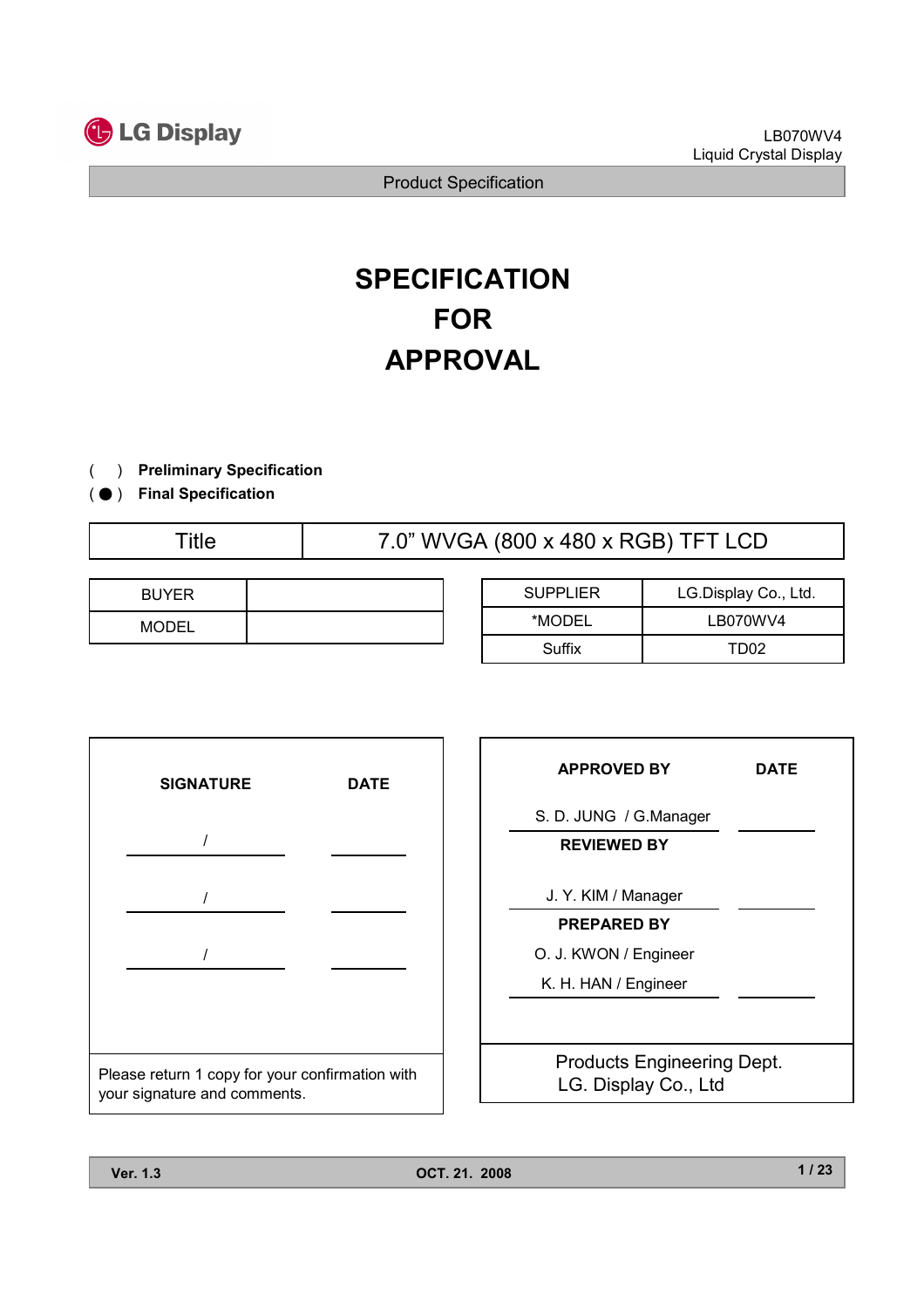

# **Contents**

| <b>No</b>      | <b>ITEM</b>                       | Page           |
|----------------|-----------------------------------|----------------|
|                | <b>COVER</b>                      | 1              |
|                | <b>CONTENTS</b>                   | $\overline{2}$ |
|                | <b>RECORD OF REVISIONS</b>        | 3              |
| 1              | <b>GENERAL DESCRIPTION</b>        | 4              |
| 2              | ABSOLUTE MAXIMUM RATINGS          | 5              |
| 3              | ELECTRICAL SPECIFICATIONS         | 6              |
| $3 - 1$        | ELECTRICAL CHARACTREISTICS        | 6              |
| $3 - 2$        | <b>INTERFACE CONNECTIONS</b>      | 7              |
| $3 - 3$        | SIGNAL TIMING SPECIFICATIONS      | 8              |
| $3 - 4$        | SIGNAL TIMING WAVEFORMS           | 9              |
| $3-5$          | <b>COLOR INPUT DATA REFERNECE</b> | 10             |
| $3-6$          | <b>POWER SEQUENCE</b>             | 11             |
| 4              | OPTICAL SFECIFICATIONS            | 12             |
| 5              | MECHANICAL CHARACTERISTICS        | 16             |
| 6              | <b>RELIABLITY</b>                 | 19             |
| $\overline{7}$ | <b>INTERNATIONAL STANDARDS</b>    | 20             |
| $7 - 1$        | <b>SAFETY</b>                     | 20             |
| $7 - 2$        | <b>EMC</b>                        | 20             |
| 8              | <b>PACKING</b>                    | 21             |
| $8 - 1$        | <b>DESIGNATION OF LOT MARK</b>    | 21             |
| $8 - 2$        | <b>PACKING FORM</b>               | 21             |
| 9              | <b>PRECAUTIONS</b>                | 22             |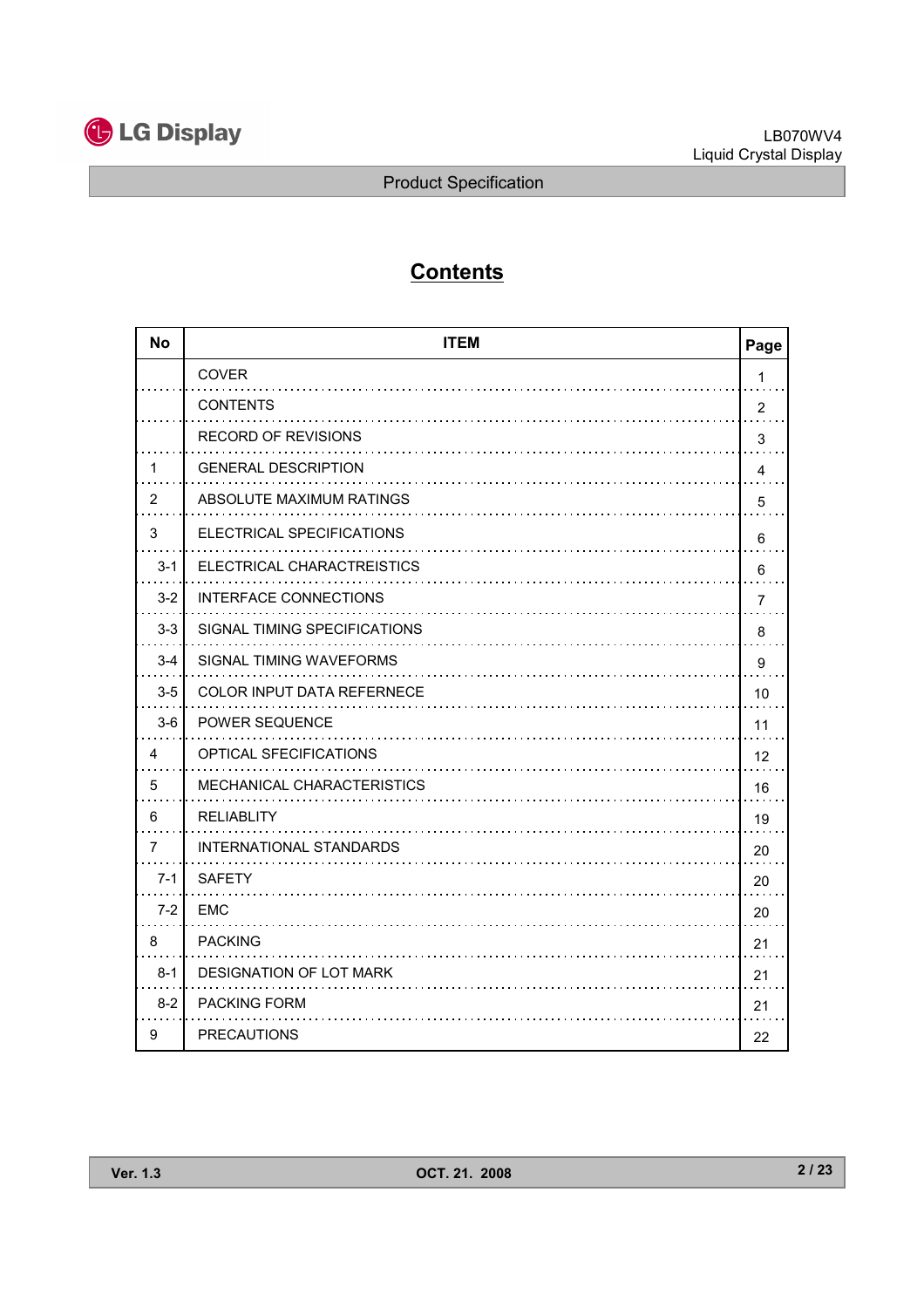

# RECORD OF REVISIONS

|          | Revision No Revision Date | Page  | <b>Description</b>                                             |
|----------|---------------------------|-------|----------------------------------------------------------------|
| Ver.1.0  | Jun.13.2008               |       | Final CAS                                                      |
| Ver.1.1  | Aug.01.2008               |       | Final CAS                                                      |
|          |                           | 4     | Modified Power consumption : $0.41W \rightarrow 0.27W$         |
|          |                           | 6     | Modified electrical characteristics                            |
|          |                           |       | Power supply input current : 124mA $\rightarrow$ 82mA          |
|          |                           | 17,18 | Added drawing about circuit area                               |
| Ver.1.2  | Sep.10.2008               | 16,17 | Changed drawing about 'Open Area' of casetop : 92.976 → 93.976 |
| Ver. 1.3 | Oct.21.2008               | 8     | <b>Signal Timing Specifications</b>                            |
|          |                           |       |                                                                |
|          |                           |       |                                                                |
|          |                           |       |                                                                |
|          |                           |       |                                                                |
|          |                           |       |                                                                |
|          |                           |       |                                                                |
|          |                           |       |                                                                |
|          |                           |       |                                                                |
|          |                           |       |                                                                |
|          |                           |       |                                                                |
|          |                           |       |                                                                |
|          |                           |       |                                                                |
|          |                           |       |                                                                |
|          |                           |       |                                                                |
|          |                           |       |                                                                |
|          |                           |       |                                                                |
|          |                           |       |                                                                |
|          |                           |       |                                                                |
|          |                           |       |                                                                |
|          |                           |       |                                                                |
|          |                           |       |                                                                |
|          |                           |       |                                                                |
|          |                           |       |                                                                |
|          |                           |       |                                                                |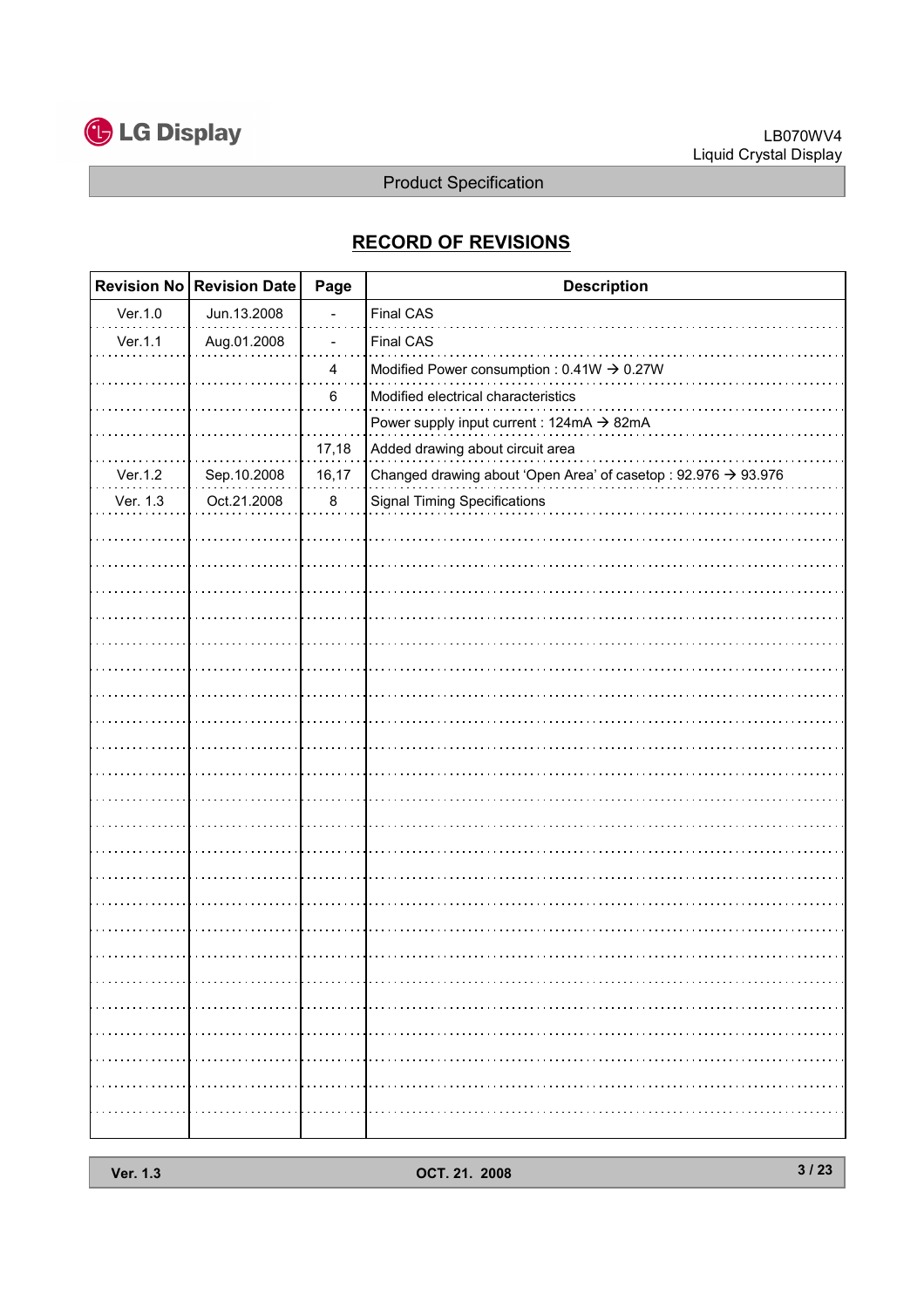

## 1. General Description

The LB070WV4 is a Color Active Matrix Liquid Crystal Display with an integral Light Emitting Diode(LED) backlight system. The matrix employs a-Si Thin Film Transistor as the active element. It is a transmissive type display operating in the normally white mode. This TFT-LCD has 7.0 inches diagonally measured active display area with WVGA resolution(800 horizontal by 480 vertical pixel array). Each pixel is divided into Red, Green and Blue sub-pixels or dots which are arranged in horizontal stripes. Gray scale or the brightness of the sub-pixel color is determined with a 8-bit gray scale signal for each dot, thus, presenting a palette of more than 16,772,216 colors.

The LB070WV4 has been designed to apply the interface method that enables low power, high speed, low EMI.

The LB070WV4 is intended to support applications where thin thickness, low power are critical factors and graphic displays are important. In combination with the vertical arrangement of the sub-pixels, the LB070WV4 characteristics provide an excellent flat display.



## General Features

| <b>Ver. 1.3</b>               | OCT. 21. 2008                                        |  |
|-------------------------------|------------------------------------------------------|--|
| Surface Treatment             | Anti-glare treatment of the front polarizer          |  |
| <b>Display Operating Mode</b> | Transmissive mode, normally white                    |  |
| Weight                        | 120g (Max.140g)                                      |  |
| <b>Power Consumption</b>      | 0.27W(LCM), 1.55W(LED)                               |  |
| Luminance, White              | 350 cd/m <sup>2</sup> (Typ.)                         |  |
| Color Depth                   | 8-bit, 16,772,216 colors                             |  |
| Pixel Format                  | 800 horiz. by 480 vert. Pixels RGB strip arrangement |  |
| Pixel Pitch                   | 0.1893 mm $\times$ 0.1887 mm                         |  |
| <b>Outline Dimension</b>      | 165x104.6x3.6mm                                      |  |
| Active Screen Size            | 7.0 inches diagonal                                  |  |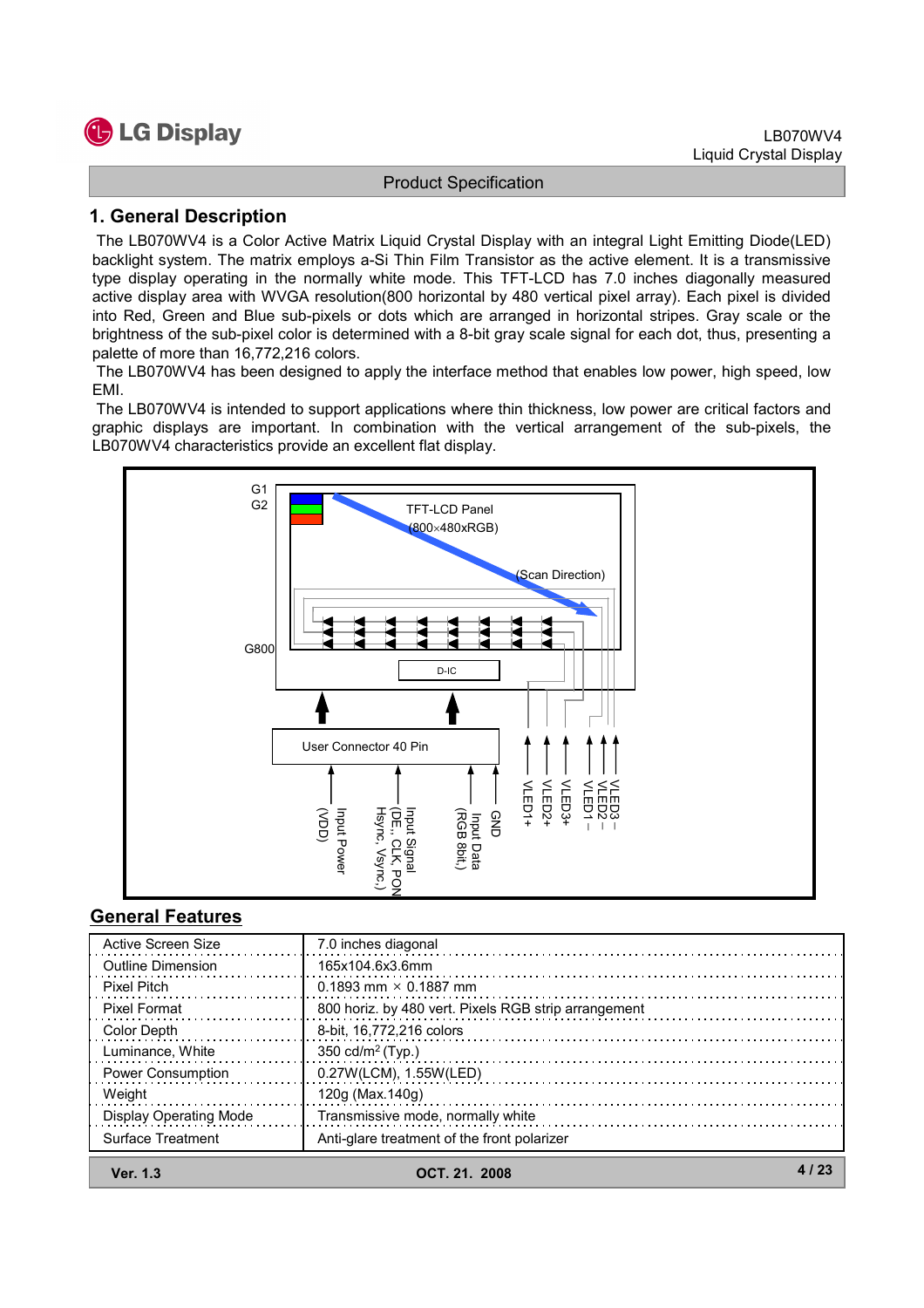

# 2. Absolute Maximum Ratings

The following are maximum values which, if exceeded, may cause faulty operation or damage to the unit.

| <b>Parameter</b>    |                  | Symbol     | <b>Values</b>            |            | <b>Units</b> | <b>Notes</b>            |  |
|---------------------|------------------|------------|--------------------------|------------|--------------|-------------------------|--|
|                     |                  |            | Min                      | <b>Max</b> |              |                         |  |
| Power Input Voltage |                  | <b>VCC</b> | 0.0                      | 3.6        | Vdc          | at $25 \pm 5^{\circ}$ C |  |
| Storage Temperature |                  | <b>HST</b> | $-30$                    | 80         | $^{\circ}C$  |                         |  |
| Operating           | Surface Of Panel | Тp         | $-20$                    | 70         | ℃            | 1,2                     |  |
| Temperature         | Ambient          | Ta         | $\overline{\phantom{a}}$ | -          | $^{\circ}C$  | 1,2,3                   |  |

Table 1. ABSOLUTE MAXIMUM RATINGS

Notes :

- 1. Maximum wet-bulb temperature is 58 $\degree$ C. Condensation of dew must be avoided, because it may cause electrical current leakage, and deterioration of performance and quality.
- 2. The operating temperature means that LCD Module guarantees operation of the circuit.
- All the contents of Electro-optical specifications are guaranteed under the room temperature condition. 3. This temperature is ambient temperature with regard to the heat which is generated under operation

of circuit and backlight on.(reference value)

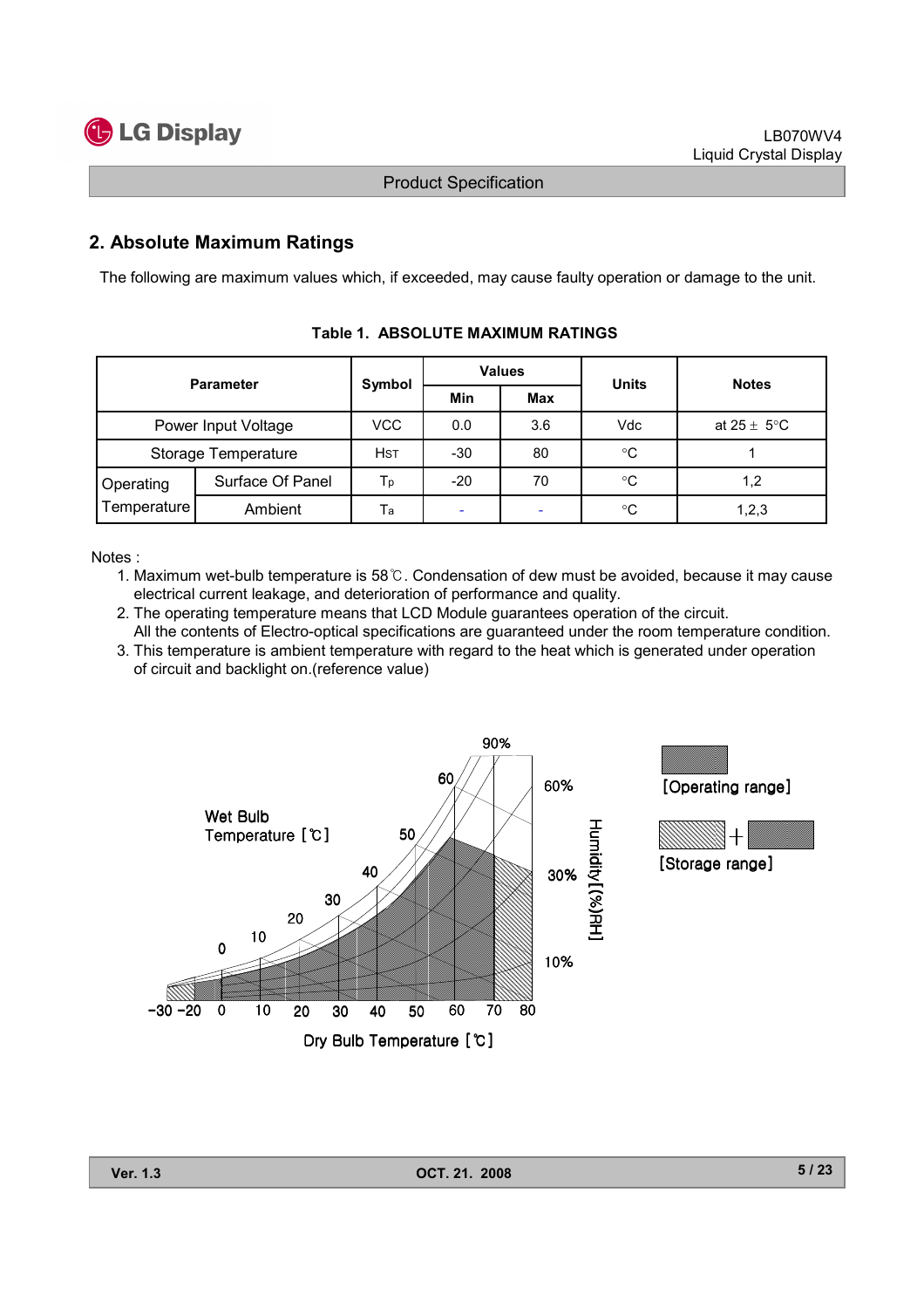# 3. Electrical Specifications

# 3-1. Electrical Characteristics

The LB070WV4 requires two power inputs. One is employed to power the LCD electronics and to drive the TFT array and liquid crystal. The second input which powers the LED, is typically generated by an LED Driver. The LCD don't include LED Driver.

| <b>Parameter</b>           |        |     | <b>Values</b> | Unit | <b>Notes</b> |  |  |
|----------------------------|--------|-----|---------------|------|--------------|--|--|
|                            | Symbol | Min | Tvp           | Max  |              |  |  |
| ILCD :                     |        |     |               |      |              |  |  |
| Power Supply Input Voltage | VCC    | 3.0 | 3.3           |      | $V_{DC}$     |  |  |
| Power Supply Input Current | Icc.   |     |               | 100  | mA           |  |  |
| <b>Power Consumption</b>   | Рc     |     |               | 0.33 | Watt         |  |  |

|  | Table 2. ELECTRICAL CHARACTERISTICS |
|--|-------------------------------------|
|  |                                     |

Note)

1. The specified current and power consumption are under the Vcc =  $3.3V$ ,  $25^\circ$ C, fv = 60Hz condition whereas "Full Black Pattern" is displayed and fv is the frame frequency.

Table 3. Backlight Unit

 $(T_a = 25^\circ C)$ 

| <b>PARAMETER</b>         | <b>SYMBOL</b> | MIN.   | TYP. | MAX.   | UNIT | <b>REMARK</b> |
|--------------------------|---------------|--------|------|--------|------|---------------|
| LED forward Current      |               | $\sim$ | 20   | $\sim$ | mA   |               |
| <b>Power Consumption</b> | <b>BL</b>     | 4. ا   | 1.55 | .      | W    |               |

Note)

1. The permissible forward current of LED vary with environmental temperature.

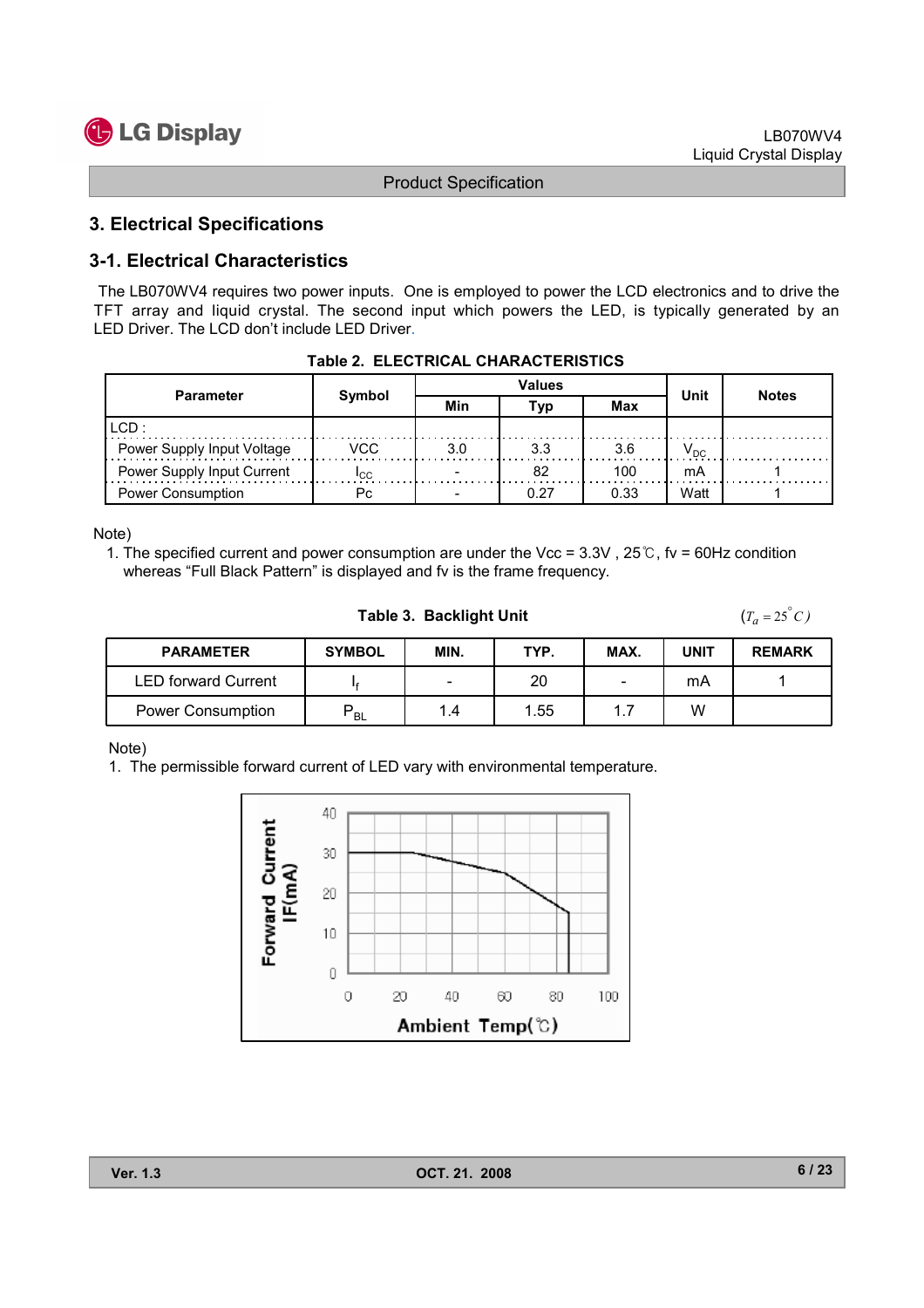

## 3-2. Interface Connections

| Pin No. | Symbol         | <b>Description</b>   |
|---------|----------------|----------------------|
| 1       | <b>GND</b>     | Ground               |
| 2       | <b>GND</b>     | Ground               |
| 3       | <b>VCC</b>     | Power Line For Logic |
| 4       | <b>VCC</b>     | Power Line For Logic |
| 5       | R <sub>0</sub> | Red Data 0 [LSB]     |
| 6       | R <sub>1</sub> | Red Data 1           |
| 7       | R <sub>2</sub> | Red Data 2           |
| 8       | R <sub>3</sub> | Red Data 3           |
| 9       | R <sub>4</sub> | Red Data 4           |
| 10      | R <sub>5</sub> | Red Data 5           |
| 11      | R <sub>6</sub> | Red Data 6           |
| 12      | R7             | Red Data 7 [MSB]     |
| 13      | G <sub>0</sub> | Green Data 0 [LSB]   |
| 14      | G <sub>1</sub> | Green Data 1         |
| 15      | G <sub>2</sub> | Green Data 2         |
| 16      | G <sub>3</sub> | Green Data 3         |
| 17      | G4             | Green Data 4         |
| 18      | G5             | Green Data 5         |
| 19      | G6             | Green Data 6         |
| 20      | G7             | Green Data 7 [MSB]   |

# Table 4. MODULE CONNECTOR PIN CONFIGURATION (CN1)

| Pin No. | Symbol         | <b>Description</b>            |
|---------|----------------|-------------------------------|
| 21      | B <sub>0</sub> | Blue Data 0 [LSB]             |
| 22      | <b>B1</b>      | Blue Data 1                   |
| 23      | <b>B2</b>      | Blue Data 2                   |
| 24      | B <sub>3</sub> | Blue Data 3                   |
| 25      | <b>B4</b>      | Blue Data 4                   |
| 26      | B <sub>5</sub> | Blue Data 5                   |
| 27      | B <sub>6</sub> | Blue Data 6                   |
| 28      | <b>B7</b>      | Blue Data 7 [MSB]             |
| 29      | <b>GND</b>     | Ground                        |
| 30      | <b>DCLK</b>    | Dot clock signal              |
| 31      | <b>PON</b>     | Display mode control          |
| 32      | <b>HSYNC</b>   | Horizontal Synchronous signal |
| 33      | <b>VSYNC</b>   | Vertical Synchronous signal   |
| 34      | DE             | Data enable                   |
| 35      | <b>NC</b>      | No Connection                 |
| 36      | <b>NC</b>      | No Connection                 |
| 37      | <b>GND</b>     | Ground                        |
| 38      | <b>GND</b>     | Ground                        |
| 39      | <b>NC</b>      | No Connection                 |
| 40      | <b>NC</b>      | No Connection                 |

(Connector Type : 40Pin 0.5mm pitch. Matching Connector : Hirose FH12 Series)

#### Table 5. LED CONNECTOR PIN CONFIGURATION (CN2)

| Pin No. | Symbol           | <b>Description</b>           |
|---------|------------------|------------------------------|
|         | LED <sub>1</sub> | <b>Current Sink For LED1</b> |
|         | <b>VLED</b>      | Power Line For LED           |
| 3       | LED <sub>2</sub> | <b>Current Sink For LED2</b> |
| 4       | VLED             | Power Line For LED           |
| 5       | LED3             | <b>Current Sink For LED3</b> |
| 6       | <b>VLED</b>      | Power Line For LED           |

(Connector Type : 6Pin 0.5mm pitch. Matching Connector : Hirose TF12S Series)

Ver. 1.3 OCT. 21. 2008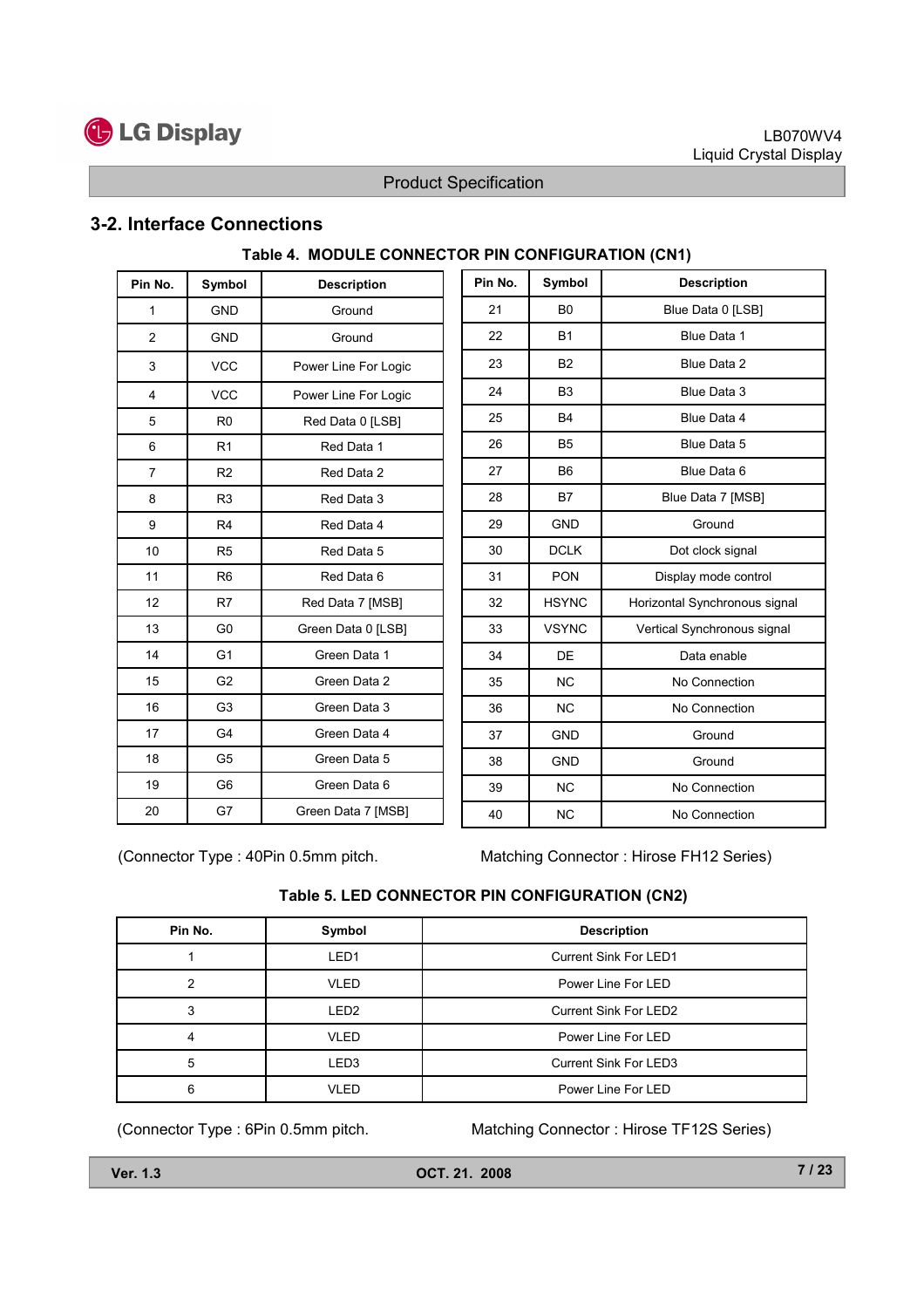

# 3-3. Signal Timing Specifications

This is the signal timing required at the input of the User connector. All of the interface signal timing should be satisfied with the following specifications for its proper operation.

|                            | Item                    | Symbol       | Min.                     | Typ.                     | Max.                     | Unit       | Remarks |
|----------------------------|-------------------------|--------------|--------------------------|--------------------------|--------------------------|------------|---------|
|                            | Frame frequency         |              | 50                       | 60                       | 70                       | Hz         | 1       |
|                            | Frequency               | fCLK         | 31.95                    | 33.26                    | 34.60                    | <b>MHz</b> |         |
|                            | Period                  | tDCYC        | 28.90                    | 30.06                    | 31.30                    | ns         |         |
| <b>DCLK</b>                | DOTCLK rise/fall time   | tR, tF       | $\overline{a}$           | $\overline{a}$           | $\overline{2}$           | ns         |         |
|                            | High Level Width        | tDCHW        | 9                        | $\overline{a}$           | $\overline{\phantom{0}}$ | ns         |         |
|                            | Low Level Width         | tDCLW        | 9                        | $\overline{a}$           | $\overline{a}$           | ns         |         |
|                            | Setup Time              | tENS         | 5                        | $\overline{\phantom{0}}$ | $\overline{\phantom{0}}$ | ns         |         |
|                            | Hold Time               | tENH         | 5                        | $\overline{a}$           | $\overline{\phantom{0}}$ | ns         |         |
|                            | Setup Time              | tPDS         | 5                        | $\overline{\phantom{0}}$ | $\overline{\phantom{a}}$ | ns         |         |
|                            | Hold Time               | tPDH         | 5                        | $\overline{a}$           | $\overline{a}$           | ns         |         |
| <b>DATA</b><br>DE<br>Hsync | HSYNC setup time        | <b>tHSS</b>  | 5                        | $\overline{\phantom{0}}$ | $\qquad \qquad -$        | ns         |         |
|                            | HSYNC hold time         | <b>tHSH</b>  | 5                        | $\overline{a}$           | $\qquad \qquad -$        | ns         |         |
|                            | HSYNC pulse with low    | tHSW         | $\overline{2}$           | 64                       | 96                       | <b>CLK</b> |         |
|                            | Horizontal Back porch   | tHBP         | 6                        | 128                      | 240                      | <b>CLK</b> |         |
|                            | Horizontal Front porch  | tHFP         | 8                        | 64                       | 64                       | <b>CLK</b> |         |
|                            | Horizontal display area | <b>HDISP</b> | $\overline{a}$           | 800                      | $\blacksquare$           | <b>CLK</b> |         |
|                            | VSYNC setup time        | tVSS         | 5                        | $\overline{\phantom{0}}$ | $\overline{\phantom{0}}$ | ns         |         |
|                            | VSYNC hold time         | tVSH         | 5                        | $\overline{\phantom{0}}$ | $\overline{\phantom{a}}$ | ns         |         |
| Vsync                      | VSYNC pulse with low    | tVSW         | $\mathbf{1}$             | 3                        | 5                        | Line       |         |
|                            | Vertical Back porch     | tVBP         | $\overline{2}$           | 22                       | 220                      | Line       |         |
|                            | Vertical Front porch    | tVFP         | 4                        | 20                       | 30                       | Line       |         |
|                            | Vertical display area   | <b>VDISP</b> | $\overline{\phantom{0}}$ | 480                      | $\overline{a}$           | Line       |         |

|  | Table 6. TIMING TABLE |  |
|--|-----------------------|--|
|--|-----------------------|--|

\*\*\* 60Hz Framerate \*\*\*

Note)

1. Typical frequency is 60Hz.

The lower frequency goes, the more flickering happens.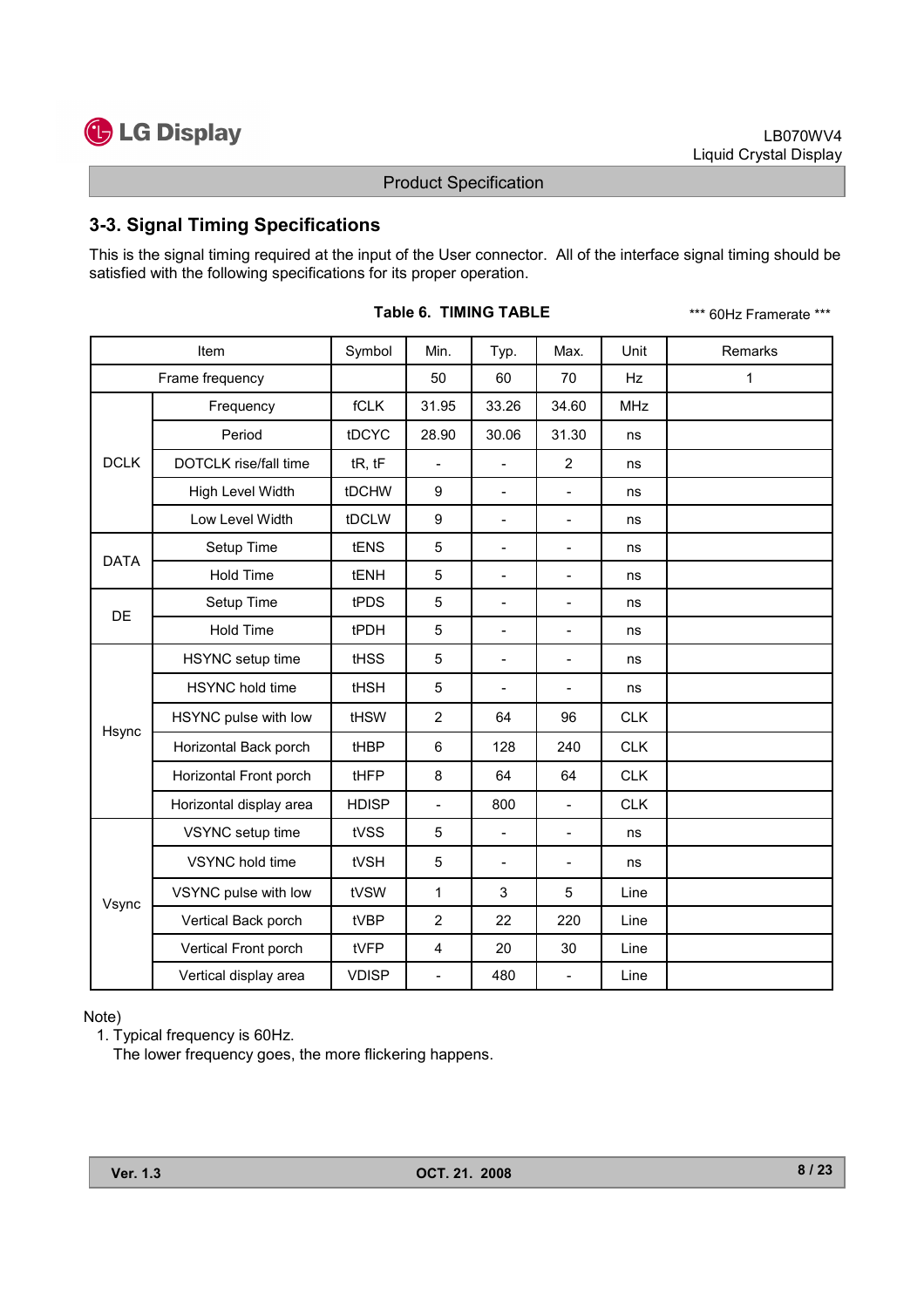

#### LB070WV4 Liquid Crystal Display

Product Specification

# 3-4. Signal Timing Waveforms





Ver. 1.3 OCT. 21. 2008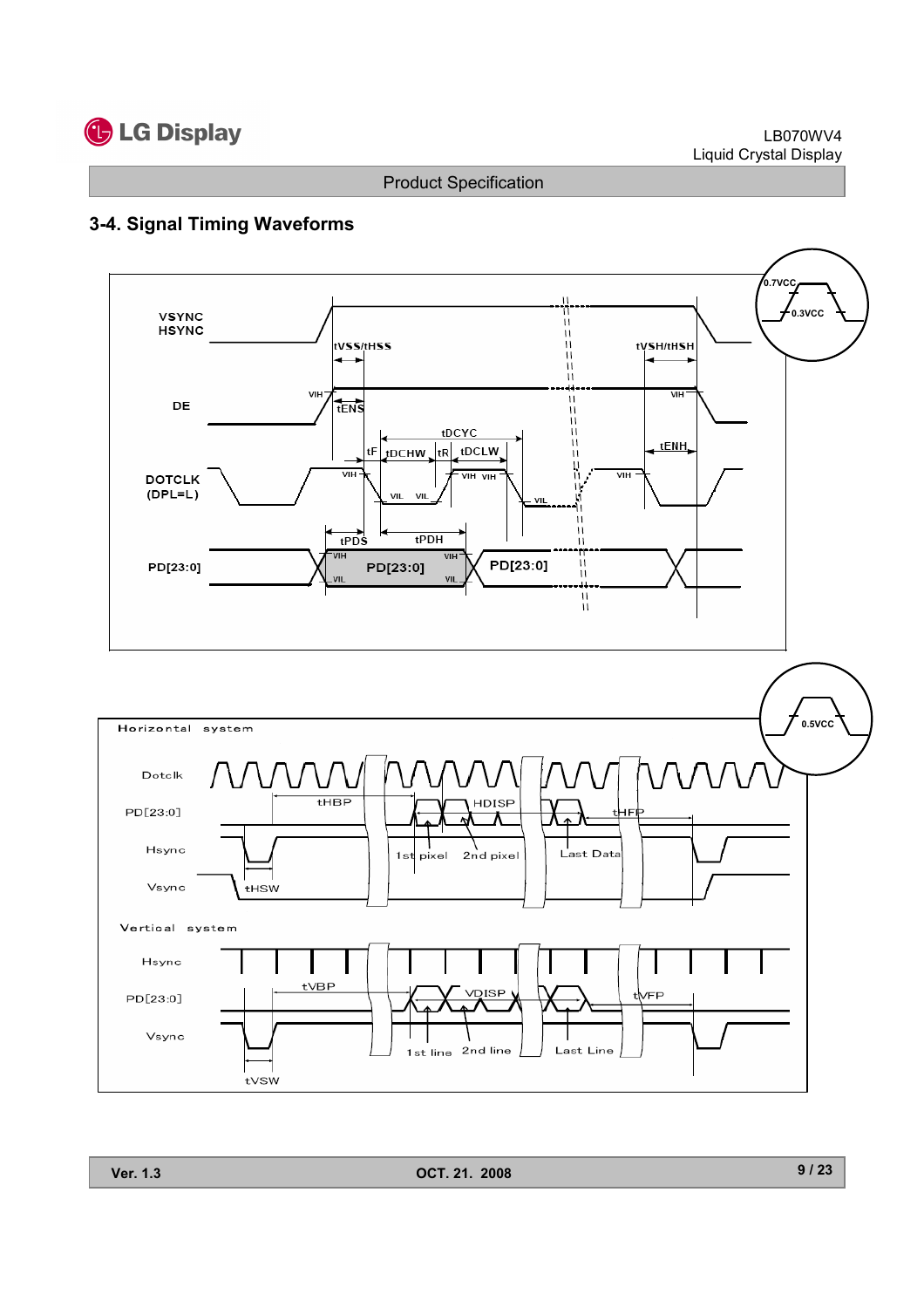

 $\blacksquare$ 

Product Specification

# 3-5. Color Input Data Reference

The brightness of each primary color (red,green and blue) is based on the 6-bit gray scale data input for the color ; the higher the binary input, the brighter the color. The table below provides a reference for color versus data input.

| Colors          | Gray                     |                | Data Signal          |                |                |                |                |                      |                  |                  |                  |                |                |                |                |                      |                  |                      |                  |                  |                  |                  |                  |                  |                     |
|-----------------|--------------------------|----------------|----------------------|----------------|----------------|----------------|----------------|----------------------|------------------|------------------|------------------|----------------|----------------|----------------|----------------|----------------------|------------------|----------------------|------------------|------------------|------------------|------------------|------------------|------------------|---------------------|
| & Gray<br>Scale | Scale<br>Levels          |                |                      |                |                | <b>RED</b>     |                |                      |                  |                  |                  |                | <b>GREEN</b>   |                |                |                      |                  | <b>BLUE</b>          |                  |                  |                  |                  |                  |                  |                     |
|                 |                          | <b>R0</b>      | R <sub>1</sub>       | R <sub>2</sub> | R <sub>3</sub> | R <sub>4</sub> | R <sub>5</sub> | R <sub>6</sub>       | R <sub>7</sub>   | G <sub>0</sub>   | G <sub>1</sub>   | G <sub>2</sub> | G <sub>3</sub> | G <sub>4</sub> | G <sub>5</sub> | G <sub>6</sub>       | G7               | B <sub>0</sub>       | B <sub>1</sub>   | B <sub>2</sub>   | B <sub>3</sub>   | B <sub>4</sub>   | <b>B5</b>        | <b>B6</b>        | B <sub>7</sub>      |
| Black           |                          | $\mathbf{0}$   | $\mathbf 0$          | 0              | 0              | 0              | 0              | $\boldsymbol{0}$     | $\boldsymbol{0}$ | $\boldsymbol{0}$ | $\mathbf{0}$     | 0              | 0              | $\mathbf 0$    | 0              | $\boldsymbol{0}$     | $\mathbf 0$      | 0                    | $\boldsymbol{0}$ | $\boldsymbol{0}$ | $\boldsymbol{0}$ | $\boldsymbol{0}$ | $\mathbf 0$      | $\mathbf 0$      | $\mathbf 0$         |
| Blue            |                          | 0              | $\mathbf{0}$         | $\mathbf{0}$   | 0              | 0              | $\mathbf{0}$   | $\mathbf{0}$         | $\mathbf{0}$     | $\mathbf{0}$     | $\mathbf{0}$     | 0              | $\mathbf{0}$   | $\mathbf{0}$   | $\mathbf{0}$   | $\mathbf{0}$         | $\mathbf{0}$     | 1                    | $\mathbf{1}$     | $\mathbf{1}$     | $\mathbf{1}$     | 1                | $\mathbf{1}$     | 1                | $\mathbf{1}$        |
| Green           |                          | 0              | $\mathbf 0$          | 0              | 0              | 0              | $\mathbf{0}$   | $\mathbf{0}$         | 0                | $\mathbf{1}$     | $\mathbf{1}$     | 1              | $\mathbf{1}$   | $\mathbf{1}$   | $\mathbf{1}$   | 1                    | 1                | $\mathbf{0}$         | $\mathbf{0}$     | 0                | 0                | 0                | 0                | 0                | $\mathbf 0$         |
| Cyan            |                          | $\mathbf{0}$   | $\mathbf{0}$         | 0              | 0              | 0              | $\mathbf{0}$   | $\mathbf{0}$         | 0                | $\mathbf{1}$     | $\mathbf{1}$     | 1              | $\mathbf{1}$   | $\mathbf{1}$   | $\mathbf{1}$   | 1                    | 1                | $\mathbf{1}$         | $\mathbf 1$      | $\mathbf{1}$     | 1                | 1                | $\mathbf{1}$     | 1                | $\mathbf{1}$        |
| Red             |                          | 1              | $\mathbf{1}$         | 1              | 1              | 1              | 1              | 1                    | 1                | $\mathbf{0}$     | 0                | 0              | $\theta$       | 0              | 0              | $\theta$             | 0                | $\mathbf{0}$         | $\theta$         | 0                | 0                | $\mathbf{0}$     | 0                | 0                | $\mathbf 0$         |
| Magenta         | $\overline{\phantom{a}}$ | 1              | $\mathbf{1}$         | 1              | 1              | 1              | 1              | 1                    | 1                | $\mathbf{0}$     | $\mathbf{0}$     | 0              | $\mathbf{0}$   | $\mathbf 0$    | $\mathbf 0$    | $\mathbf{0}$         | 0                | 1                    | 1                | 1                | 1                | 1                | 1                | 1                | $\mathbf{1}$        |
| Yellow          | $\qquad \qquad -$        | 1              | $\mathbf{1}$         | 1              | 1              | 1              | 1              | 1                    | 1                | 1                | $\mathbf{1}$     | 1              | 1              | 1              | 1              | 1                    | 1                | 0                    | $\mathbf{0}$     | 0                | 0                | 0                | 0                | 0                | $\mathbf 0$         |
| White           | $\qquad \qquad -$        | 1              | $\mathbf{1}$         | 1              | 1              | 1              | 1              | 1                    | 1                | 1                | 1                | 1              | $\mathbf{1}$   | 1              | 1              | 1                    | 1                | 1                    | 1                | 1                | 1                | 1                | $\mathbf{1}$     | 1                | $\mathbf{1}$        |
| Black           | R <sub>0</sub>           | $\mathbf{0}$   | $\mathbf{0}$         | $\mathbf{0}$   | 0              | 0              | 0              | $\overline{0}$       | 0                | $\mathbf{0}$     | $\mathbf{0}$     | 0              | $\mathbf{0}$   | $\mathbf{0}$   | $\mathbf{0}$   | $\mathbf{0}$         | $\mathbf{0}$     | $\mathbf{0}$         | $\mathbf{0}$     | 0                | $\mathbf{0}$     | $\mathbf{0}$     | $\mathbf{0}$     | $\mathbf 0$      | $\mathsf{O}\xspace$ |
|                 | R <sub>1</sub>           | 1              | $\mathsf{O}\xspace$  | 0              | 0              | $\mathbf{0}$   | 0              | $\mathbf{0}$         | $\mathbf{0}$     | $\mathbf{0}$     | $\mathbf{0}$     | 0              | $\mathbf{0}$   | $\mathbf{0}$   | $\mathbf{0}$   | $\mathbf{0}$         | 0                | 0                    | $\mathbf{0}$     | $\mathbf 0$      | $\mathbf{0}$     | $\mathbf{0}$     | $\mathbf 0$      | $\mathbf 0$      | $\mathbf 0$         |
| Darker          | R <sub>2</sub>           | $\mathbf{0}$   | 1                    | 0              | $\mathbf{0}$   | 0              | $\mathbf 0$    | $\mathbf 0$          | $\mathbf 0$      | $\mathbf{0}$     | $\boldsymbol{0}$ | 0              | $\mathbf 0$    | $\mathbf{0}$   | 0              | $\mathbf{0}$         | $\mathbf{0}$     | $\mathsf{O}\xspace$  | $\mathbf{0}$     | $\boldsymbol{0}$ | $\mathbf 0$      | $\mathbf{0}$     | $\boldsymbol{0}$ | $\mathbf 0$      | $\mathbf 0$         |
|                 |                          |                | t,                   | t              | t              |                |                | ÷                    | t                |                  | ÷                |                |                | ÷              | t              | t                    | $\ddot{\cdot}$   | t                    |                  | ÷                | $\ddot{\cdot}$   |                  | t                |                  | ÷                   |
|                 |                          |                | ł,                   | t              | t              |                |                | ł,                   | t                | $\vdots$         | ł,               | ÷              | t              | ł,             | ÷              | $\ddot{\phantom{a}}$ | $\vdots$         | $\ddot{\cdot}$       | t                | ł,               | ÷                | $\colon$         | t,               |                  | ł,                  |
| <b>Brighter</b> | R <sub>253</sub>         | 1              | $\mathbf{0}$         | 1              | $\mathbf{1}$   | 1              | 1              | 1                    | $\mathbf{1}$     | $\mathbf{0}$     | $\mathbf{0}$     | $\mathbf{0}$   | $\mathbf{0}$   | $\mathbf{0}$   | $\mathbf{0}$   | $\mathbf{0}$         | $\mathbf{0}$     | $\mathbf{0}$         | $\mathbf{0}$     | $\mathbf{0}$     | $\mathbf{0}$     | $\mathbf{0}$     | $\mathbf{0}$     | $\mathbf{0}$     | $\mathbf{0}$        |
|                 | R <sub>254</sub>         | $\overline{0}$ | $\mathbf{1}$         | 1              | $\mathbf{1}$   | 1              | $\mathbf{1}$   | $\mathbf{1}$         | $\mathbf{1}$     | $\mathbf{0}$     | $\mathbf{0}$     | $\mathbf 0$    | $\mathbf{0}$   | $\mathbf{0}$   | $\mathbf{0}$   | $\mathbf{0}$         | $\mathbf{0}$     | $\mathbf{0}$         | $\mathbf{0}$     | $\mathbf{0}$     | $\mathbf 0$      | $\mathbf{0}$     | $\mathbf{0}$     | $\mathbf 0$      | $\boldsymbol{0}$    |
| Red             | R <sub>255</sub>         | $\mathbf{1}$   | $\mathbf{1}$         | $\mathbf{1}$   | $\mathbf{1}$   | $\mathbf{1}$   | $\mathbf{1}$   | $\mathbf{1}$         | $\overline{1}$   | $\overline{0}$   | $\boldsymbol{0}$ | $\mathbf 0$    | $\mathbf 0$    | $\mathbf{0}$   | $\mathbf{0}$   | $\boldsymbol{0}$     | $\boldsymbol{0}$ | $\mathsf{O}\xspace$  | $\mathbf 0$      | $\mathbf 0$      | $\mathbf 0$      | $\mathbf{0}$     | $\mathbf 0$      | $\boldsymbol{0}$ | $\mathbf 0$         |
| Black           | G <sub>0</sub>           | $\mathbf{0}$   | $\mathbf 0$          | 0              | $\mathbf{0}$   | 0              | 0              | $\mathbf{0}$         | $\mathbf{0}$     | $\mathbf{0}$     | $\mathbf{0}$     | $\mathbf{0}$   | $\mathbf{0}$   | $\mathbf{0}$   | $\mathbf{0}$   | $\mathbf{0}$         | $\mathbf{0}$     | $\mathbf{0}$         | $\mathbf{0}$     | 0                | $\mathbf{0}$     | $\mathbf{0}$     | $\mathbf{0}$     | $\mathbf 0$      | $\mathbf 0$         |
|                 | G1                       | $\mathbf{0}$   | 0                    | 0              | 0              | 0              | 0              | $\mathbf{0}$         | $\theta$         | 1                | $\mathbf{0}$     | 0              | 0              | $\mathbf{0}$   | 0              | $\mathbf{0}$         | 0                | 0                    | 0                | $\mathbf{0}$     | $\mathbf{0}$     | $\mathbf{0}$     | 0                | 0                | $\boldsymbol{0}$    |
| Darker          | G2                       | $\Omega$       | 0                    | 0              | $\mathbf{0}$   | 0              | 0              | $\mathbf{0}$         | $\theta$         | $\theta$         | 1                | 0              | 0              | $\mathbf{0}$   | $\Omega$       | $\theta$             | $\mathbf{0}$     | $\mathbf{0}$         | $\mathbf{0}$     | $\theta$         | 0                | $\mathbf{0}$     | $\Omega$         | 0                | $\mathbf 0$         |
|                 |                          |                | $\ddot{\phantom{a}}$ | t              | $\ddot{\cdot}$ | ÷              | t              | $\ddot{\phantom{a}}$ | ÷                | $\vdots$         | ÷                | ÷              | ÷              | ÷              | ÷              | $\ddot{\cdot}$       | $\vdots$         | $\vdots$             | ÷                | ÷                | ÷                | $\vdots$         | t                | ċ                | ÷                   |
|                 |                          | $\ddot{\cdot}$ | ł,                   | t              | $\ddot{\cdot}$ | t              | $\ddot{\cdot}$ | $\vdots$             | $\ddot{\cdot}$   | $\ddot{\cdot}$   | ÷                | t              | t              | $\ddot{\cdot}$ | t              | $\vdots$             | $\vdots$         | $\vdots$             | ÷                | $\ddot{\cdot}$   | $\vdots$         | $\vdots$         | ł,               |                  | ÷                   |
| <b>Brighter</b> | G253                     | $\mathbf 0$    | $\mathbf 0$          | 0              | 0              | 0              | $\mathbf{0}$   | $\mathbf{0}$         | $\mathbf 0$      | $\mathbf{1}$     | $\mathbf{0}$     | 1              | $\mathbf{1}$   | $\mathbf{1}$   | 1              | $\mathbf{1}$         | 1                | $\mathbf{0}$         | $\mathbf{0}$     | $\mathbf{0}$     | 0                | $\mathbf{0}$     | 0                | 0                | $\mathbf 0$         |
|                 | G254                     | 0              | $\mathbf 0$          | 0              | 0              | 0              | 0              | $\mathbf{0}$         | $\mathbf 0$      | $\mathbf{0}$     | $\mathbf{1}$     | 1              | $\mathbf{1}$   | $\mathbf{1}$   | 1              | 1                    | 1                | $\mathbf{0}$         | $\mathbf{0}$     | $\mathbf{0}$     | 0                | 0                | $\mathbf 0$      | 0                | $\mathbf 0$         |
| Green           | G255                     | $\mathbf{0}$   | $\mathbf{0}$         | 0              | 0              | $\Omega$       | $\mathbf{0}$   | $\mathbf{0}$         | $\mathbf{0}$     | 1                | $\mathbf{1}$     | 1              | $\mathbf{1}$   | $\mathbf{1}$   | 1              | $\mathbf{1}$         | 1                | $\mathbf{0}$         | $\mathbf{0}$     | $\mathbf{0}$     | 0                | $\mathbf{0}$     | $\mathbf{0}$     | $\mathbf{0}$     | $\mathsf{O}\xspace$ |
| Black           | B <sub>0</sub>           | $\mathbf{0}$   | $\mathbf{0}$         | 0              | 0              | 0              | 0              | $\mathbf 0$          | $\mathbf{0}$     | $\mathbf{0}$     | $\mathbf{0}$     | 0              | $\mathbf{0}$   | $\mathbf{0}$   | $\mathbf{0}$   | $\mathbf{0}$         | $\mathbf{0}$     | $\mathbf{0}$         | $\mathbf{0}$     | $\mathbf{0}$     | $\mathbf{0}$     | $\theta$         | $\mathbf{0}$     | $\mathbf 0$      | $\mathbf 0$         |
|                 | B <sub>1</sub>           | $\mathbf 0$    | $\mathsf{O}\xspace$  | 0              | 0              | 0              | 0              | $\mathbf 0$          | 0                | $\mathbf{0}$     | $\mathbf{0}$     | 0              | $\mathbf{0}$   | $\mathbf{0}$   | 0              | $\mathbf{0}$         | $\mathbf{0}$     | 1                    | $\mathbf 0$      | $\mathbf{0}$     | 0                | $\mathbf{0}$     | 0                | $\mathbf 0$      | $\mathbf 0$         |
| Darker          | B <sub>2</sub>           | 0              | $\mathbf 0$          | 0              | $\mathbf{0}$   | 0              | 0              | $\mathbf 0$          | 0                | $\mathbf{0}$     | $\mathbf{0}$     | 0              | 0              | $\mathbf{0}$   | 0              | 0                    | $\mathbf{0}$     | $\mathbf{0}$         | 1                | $\mathbf{0}$     | 0                | 0                | 0                | 0                | $\mathbf 0$         |
|                 |                          |                | $\vdots$             | Ì              |                |                |                | t                    | t                |                  | ÷                |                |                | t              |                | t                    | ÷                |                      |                  | $\ddot{\cdot}$   | t                |                  |                  |                  | t                   |
|                 |                          | ÷              | $\ddot{\phantom{a}}$ | t              | $\ddot{\cdot}$ | ŀ              | ÷              | $\vdots$             | $\ddot{\cdot}$   | ÷                | ÷                | ÷              | ÷              | t              | ÷              | $\vdots$             | $\vdots$         | $\ddot{\phantom{0}}$ | ÷                | $\ddot{\cdot}$   | ÷                | $\vdots$         | ÷                |                  | ÷                   |
| <b>Brighter</b> | <b>B253</b>              | $\mathbf 0$    | $\mathbf 0$          | 0              | 0              | 0              | 0              | $\mathbf 0$          | $\mathbf 0$      | $\mathbf{0}$     | 0                | 0              | 0              | 0              | 0              | $\mathbf{0}$         | 0                | 1                    | $\mathbf{0}$     | 1                | $\mathbf{1}$     | 1                | $\mathbf{1}$     | 1                | $\mathbf{1}$        |
|                 | <b>B254</b>              | 0              | 0                    | 0              | 0              | 0              | 0              | 0                    | 0                | 0                | $\mathbf{0}$     | 0              | 0              | 0              | 0              | $\boldsymbol{0}$     | 0                | 0                    | 1                | 1                | 1                | 1                | $\mathbf{1}$     | 1                | $\mathbf{1}$        |
| Blue            | <b>B255</b>              | $\mathbf{0}$   | $\overline{0}$       | 0              | $\mathbf{0}$   | 0              | 0              | $\mathbf{0}$         | $\mathbf{0}$     | $\Omega$         | $\mathbf{0}$     | $\mathbf{0}$   | $\mathbf{0}$   | $\Omega$       | 0              | $\mathbf{0}$         | $\Omega$         | 1                    | 1                | 1                | 1                | 1                | 1                | 1                | $\mathbf{1}$        |

Table 7. COLOR DATA REFERENCE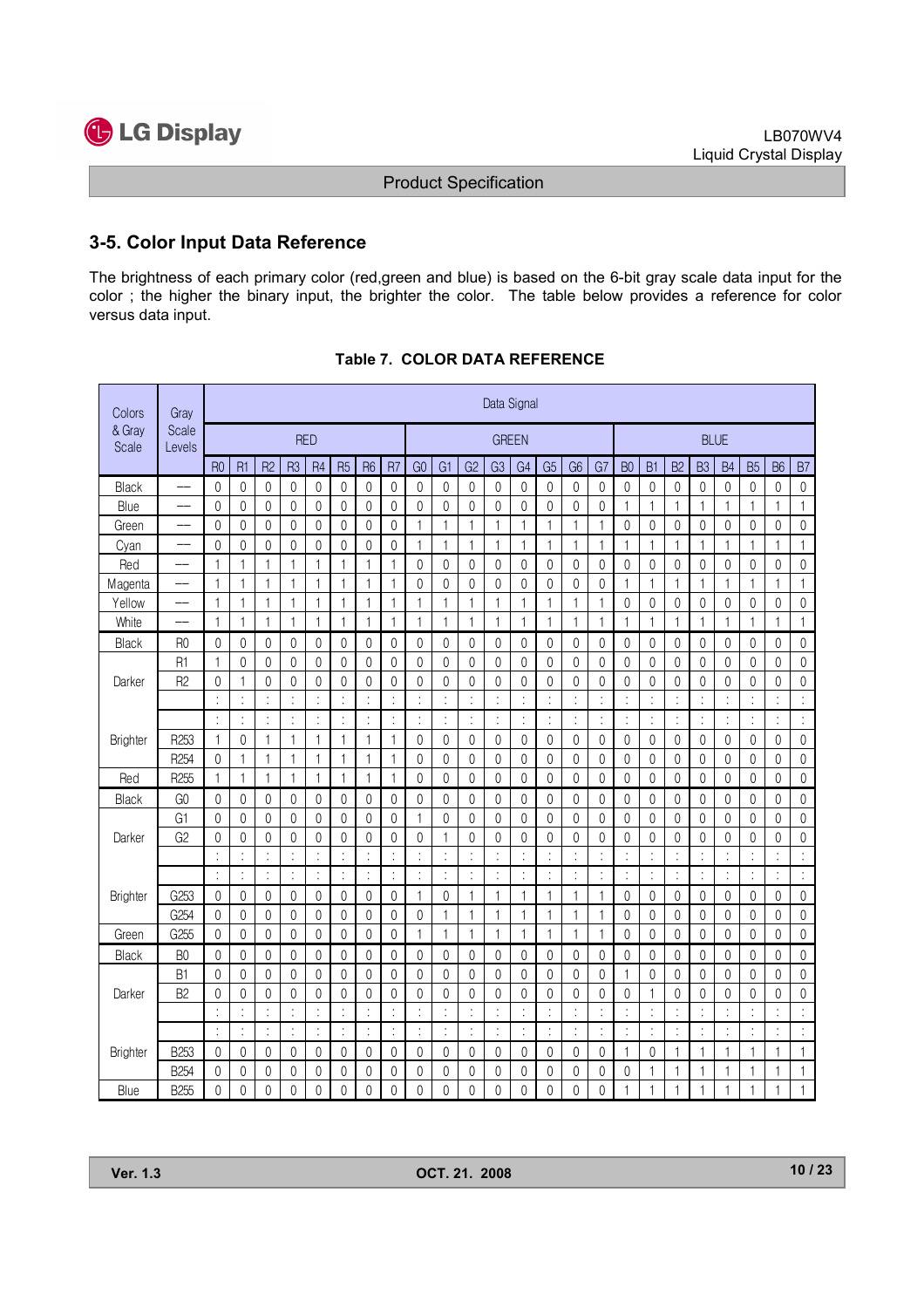

# 3-6. Power Sequence



#### Table 8. POWER SEQUENCE TABLE

|                  |             | Value |      | <b>Units</b> |  |  |
|------------------|-------------|-------|------|--------------|--|--|
| <b>Parameter</b> | Min.        | Typ.  | Max. |              |  |  |
| $T_1$            | 0.5         |       | 10   | (ms)         |  |  |
| $T_{2}$          | $\mathbf 0$ |       | 50   | (ms)         |  |  |
| $T_3$            | 20          |       |      | (ms)         |  |  |
| $T_4$            | 20          |       |      | (ms)         |  |  |
| $T_5$            | 200         |       |      | (ms)         |  |  |
| $T_6$            | 200         |       |      | (ms)         |  |  |
| T <sub>7</sub>   | $\mathbf 0$ |       | 50   | (ms)         |  |  |
| $T_8$            | 0           |       | 10   | (ms)         |  |  |
| $T_9$            | 400         |       |      | (ms)         |  |  |

#### Note)

1. Please avoid floating state of interface signal at invalid period.

2. When the interface signal is invalid, be sure to pull down the power supply for LCD VCC to 0V.

3. LED power must be turn on after power supply for LCD and interface signal are valid.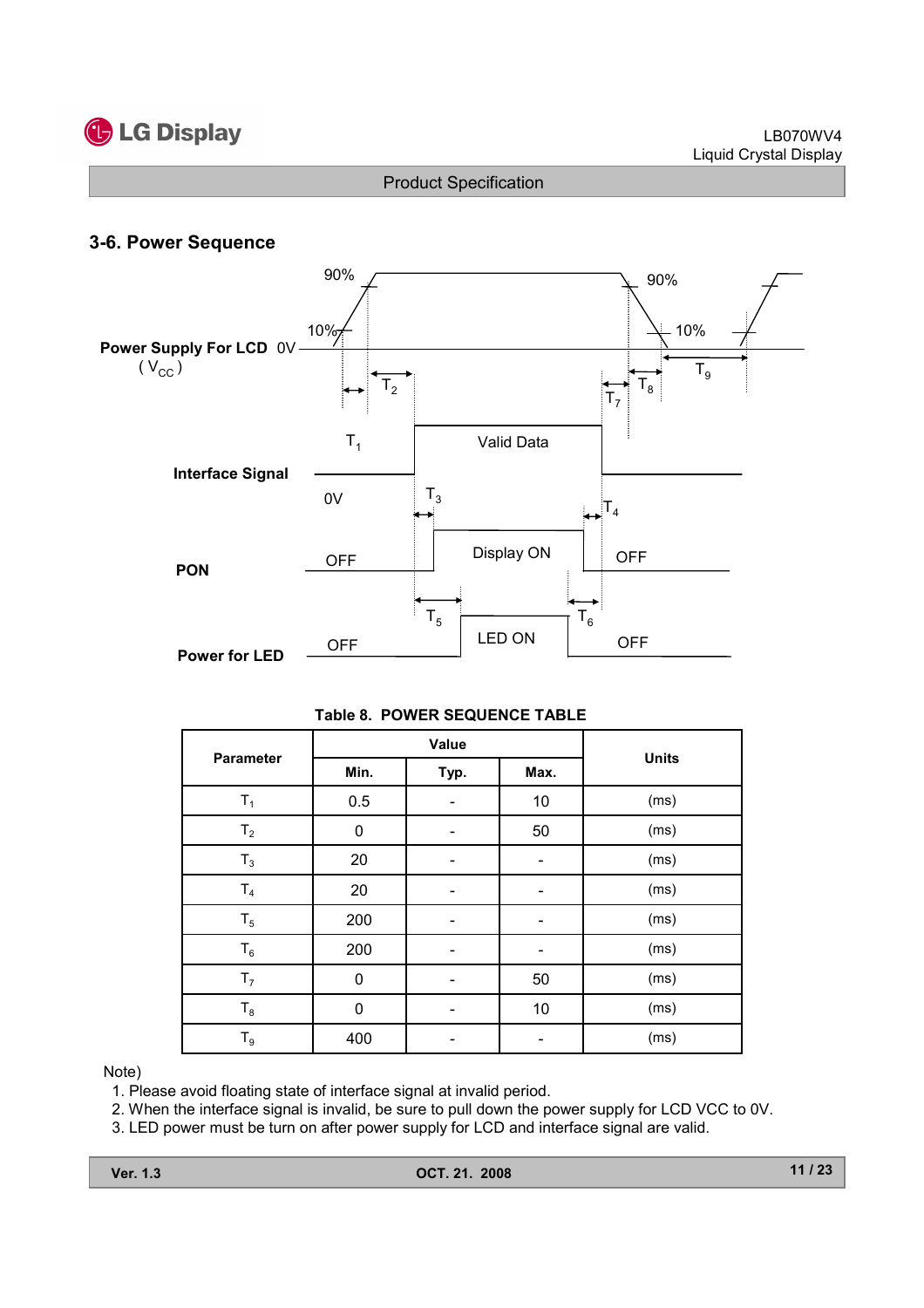

# 4. Optical Specifications

Optical characteristics are determined after the unit has been 'ON' and stable for approximately 5 minutes in a dark environment at 25°C. The values specified are at an approximate distance 50cm from the LCD surface at a viewing angle of  $\Phi$  and  $\Theta$  equal to 0°.

FIG. 1 presents additional information concerning the measurement equipment and method.

## FIG. 1 Optical Characteristic Measurement Equipment and Method





|                              |                                                                                                                             |               | <b>Values</b> |       |                   |                |
|------------------------------|-----------------------------------------------------------------------------------------------------------------------------|---------------|---------------|-------|-------------------|----------------|
| <b>Parameter</b>             | Symbol                                                                                                                      | <b>Min</b>    | <b>Typ</b>    | Max   | <b>Units</b>      | <b>Notes</b>   |
| Contrast Ratio               | <b>CR</b>                                                                                                                   |               | 400           |       |                   | 1              |
| Surface Luminance, white     | $L_{WH}$                                                                                                                    | 280           | 350           |       | cd/m <sup>2</sup> | $\overline{2}$ |
| Luminance Variation          | $\delta$ white                                                                                                              |               | 1.4           | 1.6   |                   | 3              |
| <b>Response Time</b>         |                                                                                                                             |               |               |       |                   | 4              |
| Rise Time                    | $Tr_R$                                                                                                                      |               | 10            |       | ms                |                |
| : Decay Time                 | $Tr_D$                                                                                                                      |               | 15            |       | ms                |                |
| <b>Color Coordinates</b>     |                                                                                                                             |               |               |       |                   | $\overline{2}$ |
| ∶Red                         | <b>RX</b>                                                                                                                   | 0.531         | 0.581         | 0.631 |                   |                |
|                              | <b>RY</b>                                                                                                                   | 0.297         | 0.347         | 0.397 |                   |                |
| : Green                      | GX                                                                                                                          | 0.302         | 0.352         | 0.402 |                   |                |
|                              | GY                                                                                                                          | 0.536         | 0.586         | 0.636 |                   |                |
| Blue                         | BX                                                                                                                          | 0.107         | 0.157         | 0.207 |                   |                |
|                              | BY<br>0.067<br><b>WX</b><br>0.264<br>0.285<br><b>WY</b><br>x axis, right( $\Phi$ =0°)<br>55<br>$\Theta$ r<br>55<br>$\Theta$ |               | 0.117         | 0.167 |                   |                |
| : White                      |                                                                                                                             |               | 0.314         | 0.364 |                   |                |
|                              |                                                                                                                             |               | 0.335         | 0.385 |                   |                |
| Viewing Angle                |                                                                                                                             |               |               |       |                   | 5              |
|                              |                                                                                                                             |               | 65            |       | degree            |                |
| x axis, left ( $\Phi$ =180°) |                                                                                                                             |               | 65            |       | degree            |                |
| y axis, up ( $\Phi$ =90°)    | $\Theta$ u                                                                                                                  | 40            | 50            |       | degree            |                |
| y axis, down ( $\Phi$ =270°) | $\Theta$ d                                                                                                                  | 50            | 60            |       | degree            |                |
| Gray Scale                   |                                                                                                                             |               |               |       |                   | 6              |
| <b>Ver. 1.3</b>              |                                                                                                                             | OCT. 21. 2008 |               |       |                   | 12/23          |

## Ta=25°C, VCC=3.3V,  $f_V = 60Hz$ ,  $f_C = 33.26MHz$ ,  $I_{Lep} = 20.0mA$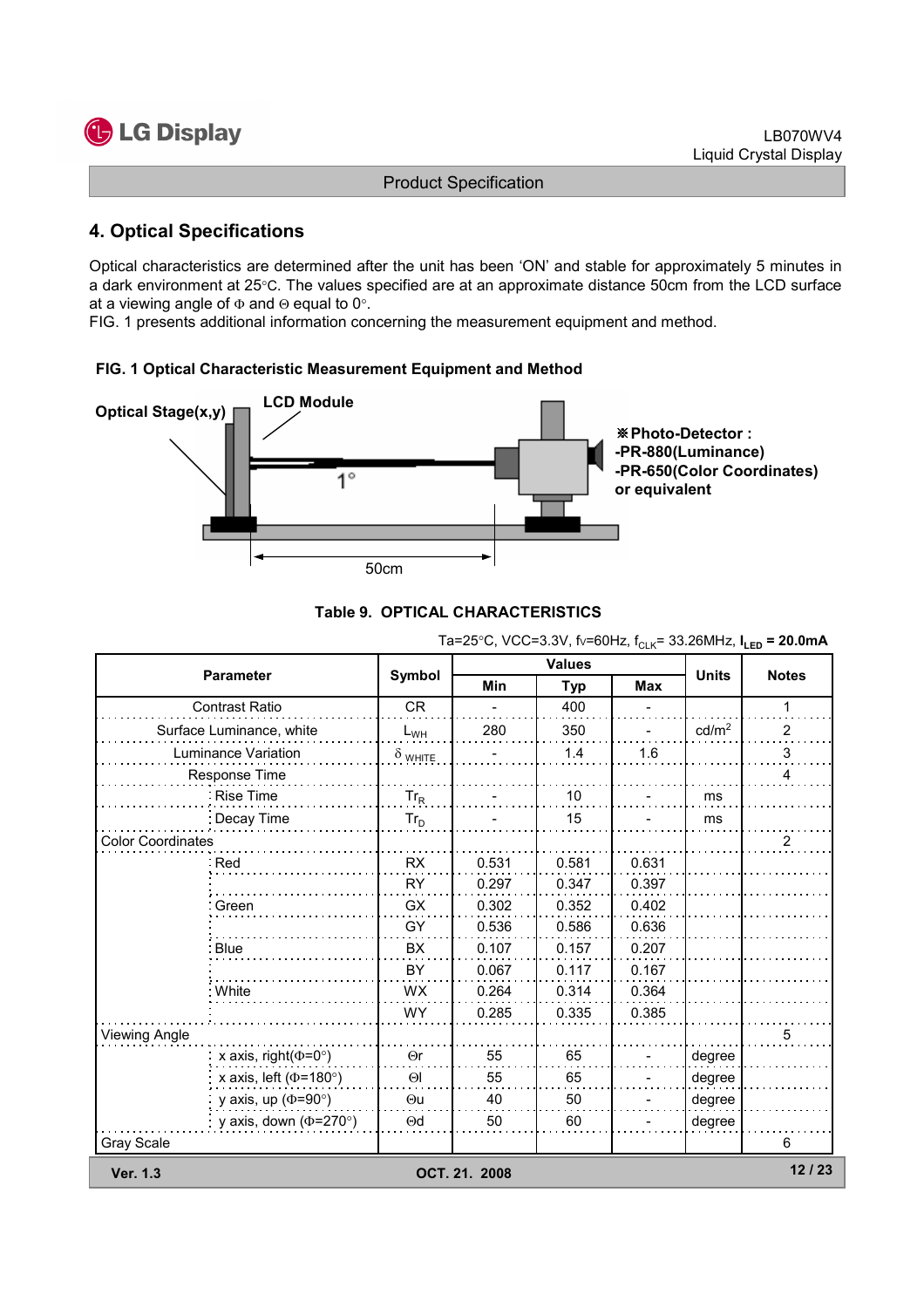

Note)

1. Contrast Ratio(CR) is defined mathematically as

Surface Luminance with all white pixels

Contrast Ratio =

Surface Luminance with all black pixels

- 2. Surface luminance is measured at the center point( $L_1$ ) of the LCD with all pixels displaying white at the distance of 50cm by PR-880. Color Coordinates are measured at the center point( $L_1$ ) of the LCD with all pixels displaying red, green, blue and white at the distance of 50cm by PR-650. For more information, refer to the FIG 1 and FIG 2.
- 3. Luminance % uniformity is measured for 9 point For more information see FIG 2.  $\delta$  WHITE = Maximum(L1,L2, ….. L9)  $\div$  Minimum(L1,L2, ….. L9)
- 4. Response time is the time required for the display to transition from white to black (Rise Time,  $Tr_R$ ) and from black to white(Decay Time,  $Tr_D$ ). For additional information see FIG 3.
- 5. Viewing angle is the angle at which the contrast ratio is greater than 10. The angles are determined for the horizontal or x axis and the vertical or y axis with respect to the z axis which is normal to the LCD surface. For more information see FIG 4.
- 6. Gray scale specification

| <b>Gray Level</b> | Luminance [%] (Typ) |
|-------------------|---------------------|
| 1 O               | (0.17)              |
| L7                | (0.96)              |
| L <sub>15</sub>   | (4.26)              |
| $\perp$ 23        | (10.54)             |
| L31               | (20.07)             |
| L <sub>39</sub>   | (33.71)             |
| $\lfloor 47$      | (53.7)              |
| L <sub>55</sub>   | (80.08)             |
| 63                | (100                |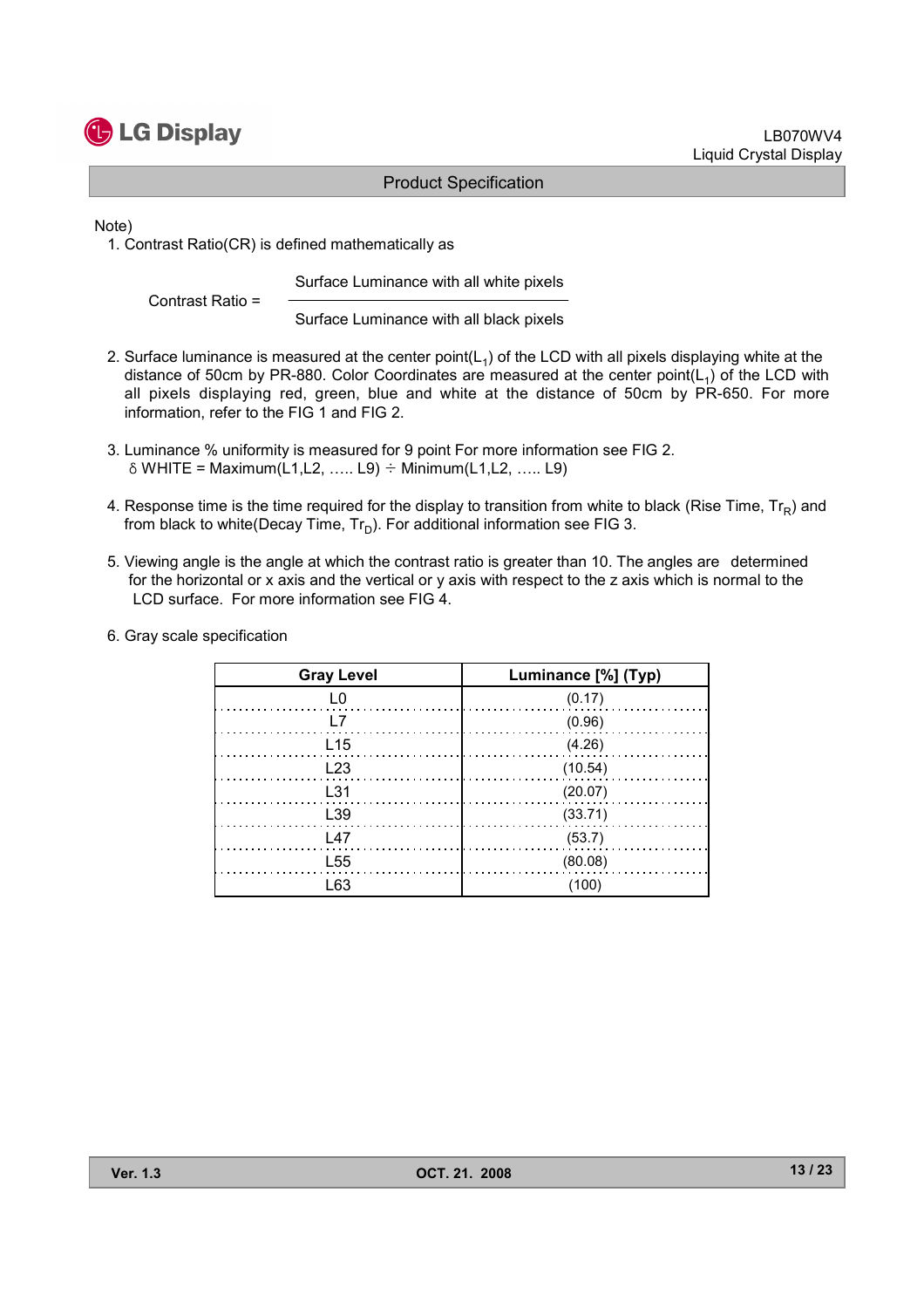

#### FIG. 2 Luminance

<measuring point for surface luminance & measuring point for luminance variation>



#### FIG. 3 Response Time

The response time is defined as the following figure and shall be measured by switching the input signal for "black" and "white".

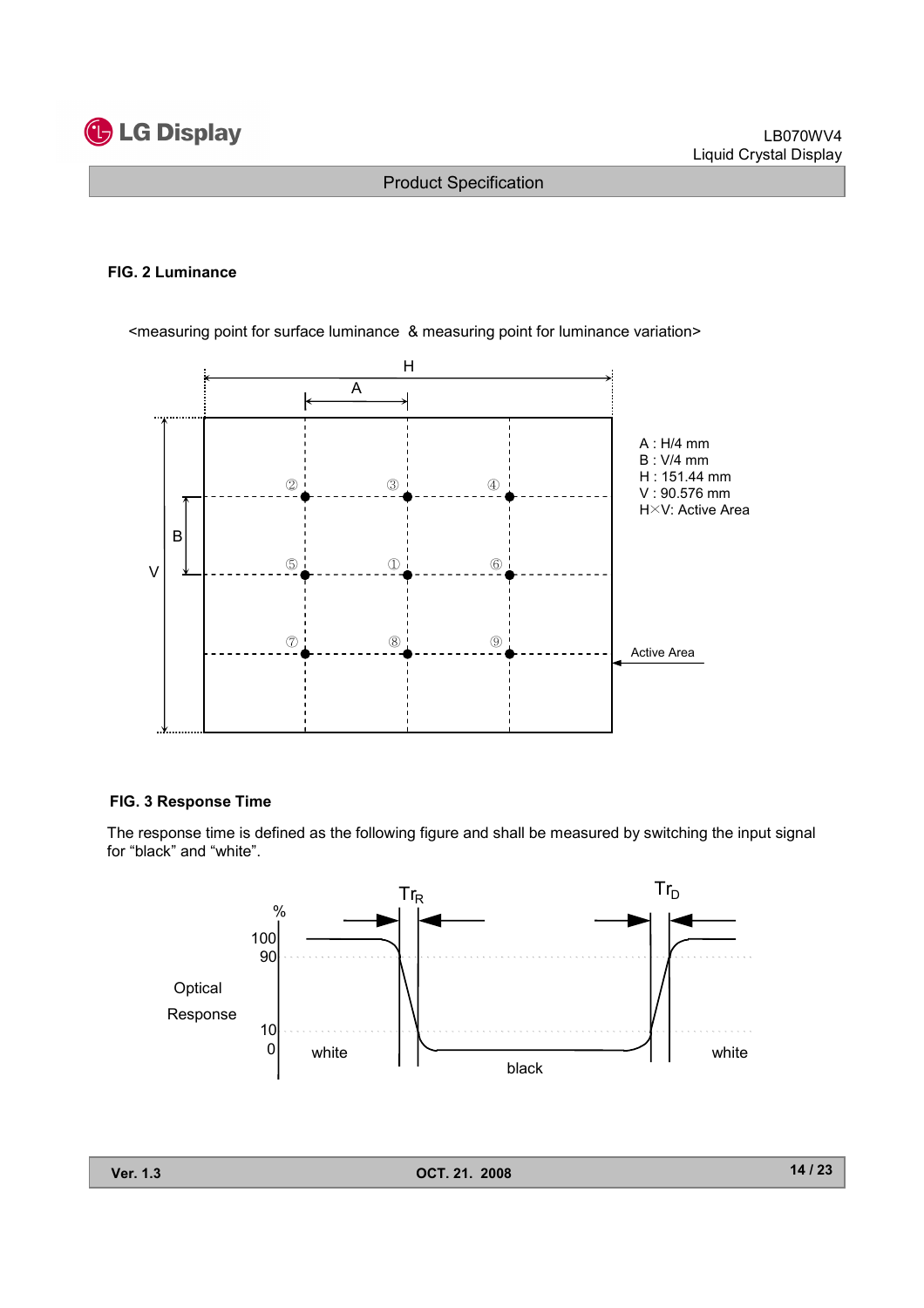

### FIG. 4 Viewing angle



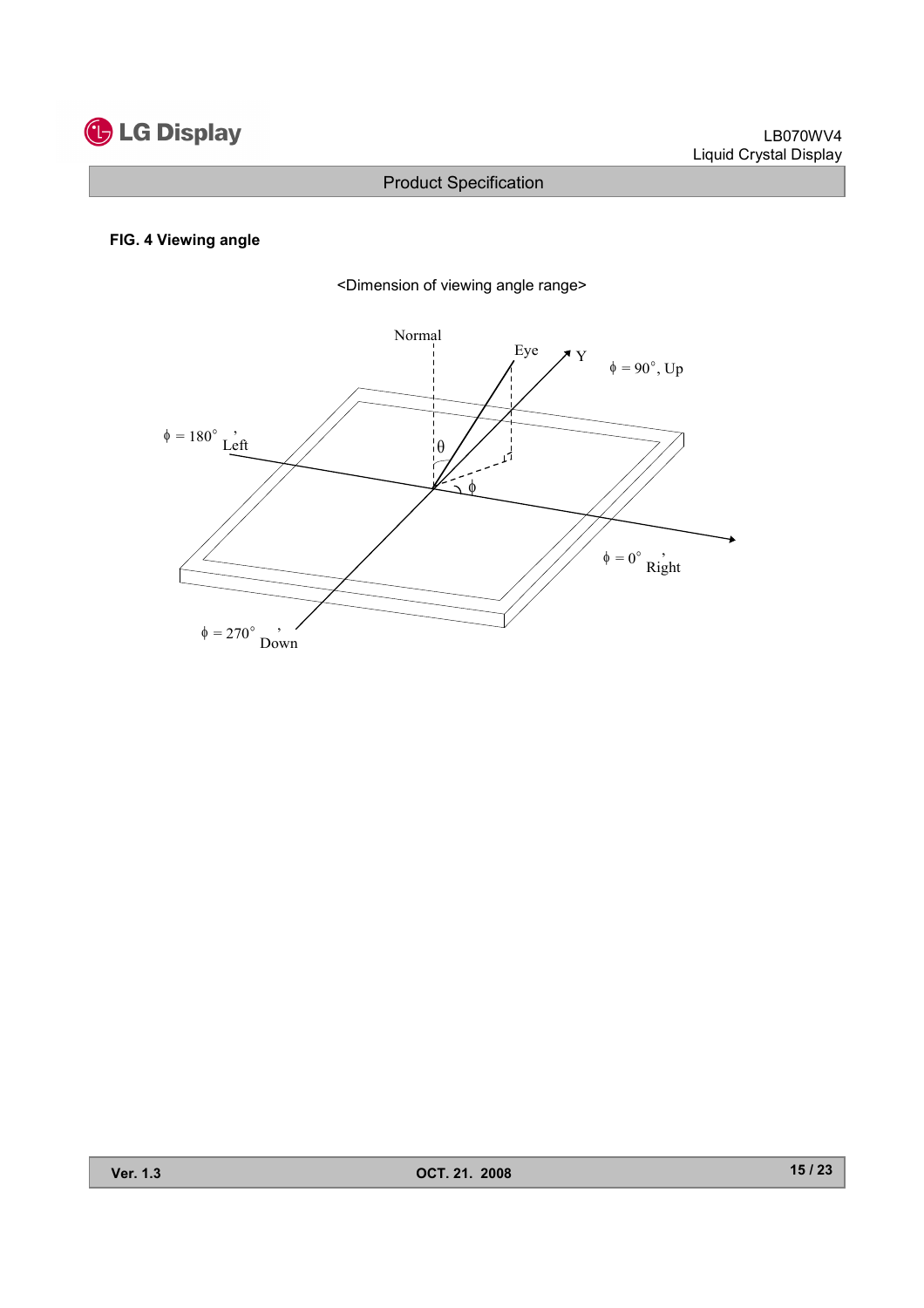

# 5. Mechanical Characteristics

The contents provide general mechanical characteristics for the model LB070WV4. In addition the figures in the next page are detailed mechanical drawing of the LCD.

|                     | Horizontal                                  | 165 mm(Typ)      |  |  |  |  |
|---------------------|---------------------------------------------|------------------|--|--|--|--|
| Outline Dimension   | Vertical                                    | 104.6 mm(Typ)    |  |  |  |  |
|                     | Depth                                       | 3.6 mm (Typ.)    |  |  |  |  |
|                     | Horizontal                                  | 159.0 mm (Typ.)  |  |  |  |  |
| Bezel Area          | Vertical                                    | 93.976 mm (Typ.) |  |  |  |  |
|                     | Horizontal                                  | 151.44 mm (Typ.) |  |  |  |  |
| Active Display Area | Vertical                                    | 90.576 mm (Typ.) |  |  |  |  |
| Weight              | 120g (Max.140g)                             |                  |  |  |  |  |
| Surface Treatment   | Anti-glare treatment of the front polarizer |                  |  |  |  |  |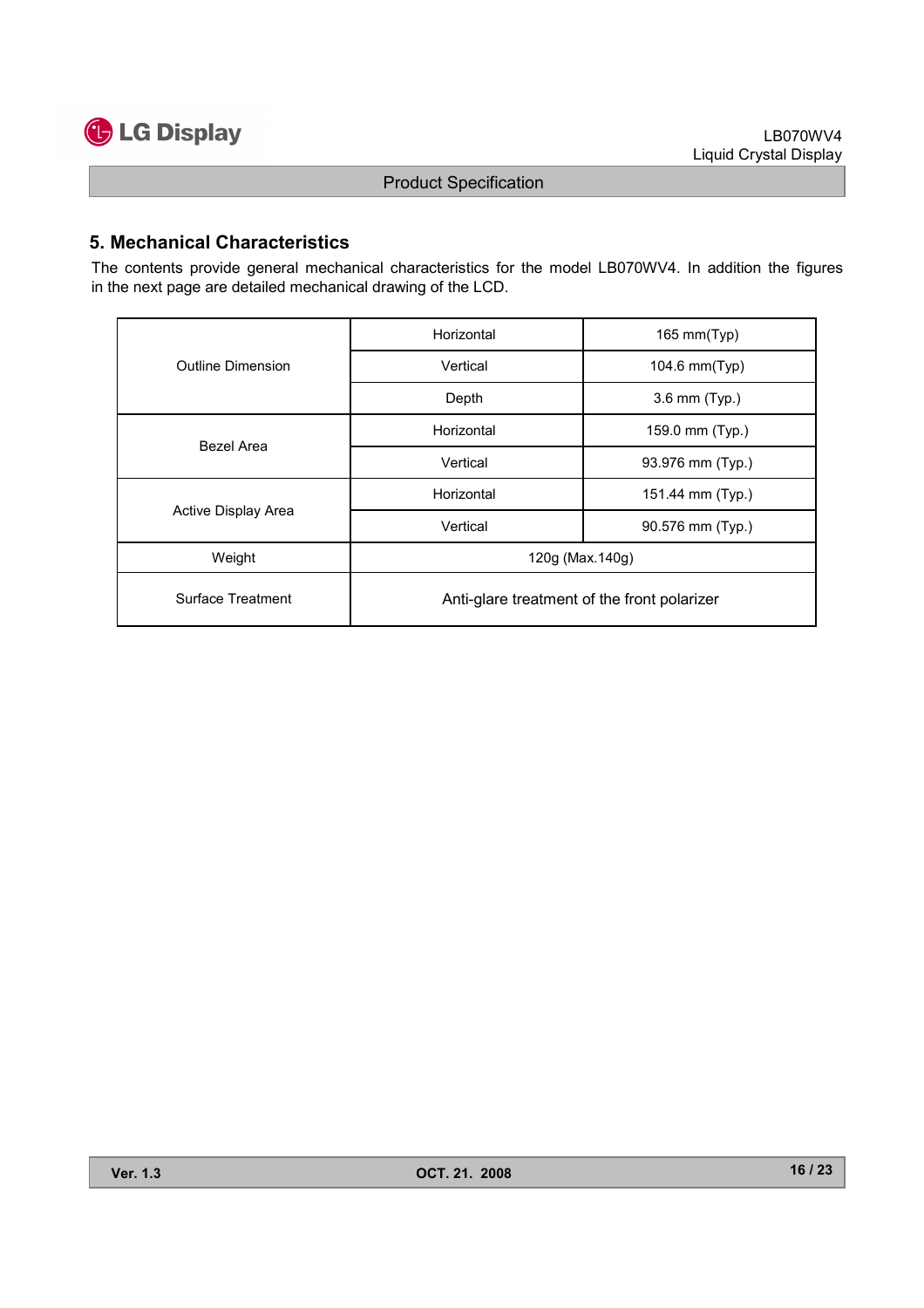# **C** LG Display

Product Specification

# <FRONT VIEW><br>Note) Unit:[mm], General tolerance: ± 0.3mm



Ver. 1.3 OCT. 21. 2008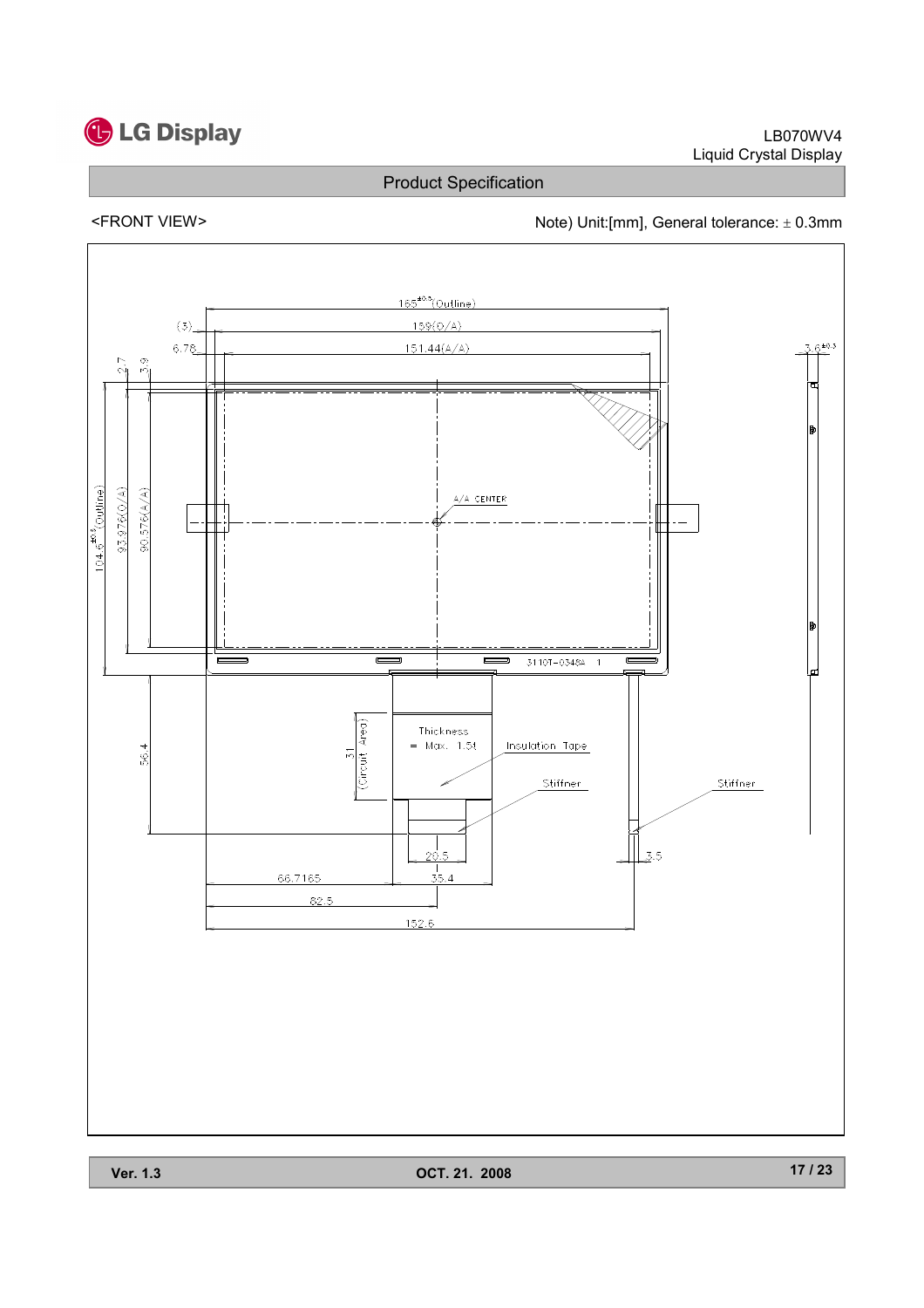

<REAR VIEW> Note) Unit:[mm], General tolerance: ± 0.3mm

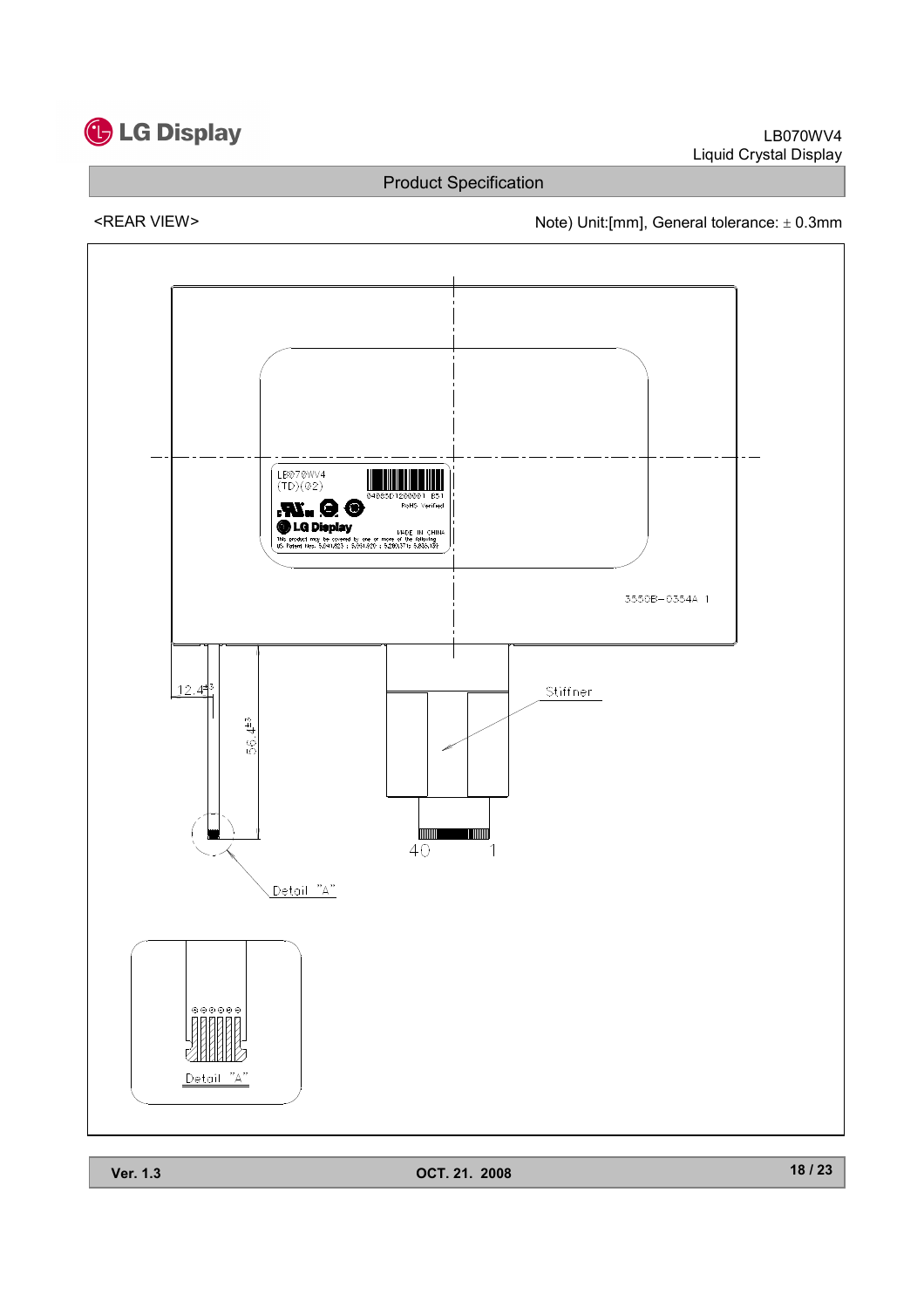# **C** LG Display

# 6. Reliability

Environment test condition

| No. | <b>Test Item</b>                                            | <b>Conditions</b>                                                                          | <b>Note</b>   |
|-----|-------------------------------------------------------------|--------------------------------------------------------------------------------------------|---------------|
|     | High Temperature Storage Test                               | Ta=+80℃ 240h                                                                               | $6 - 1, 2, 3$ |
| 2   | Low Temperature Storage Test                                | Ta=-30℃ 240h                                                                               | $6 - 1, 2, 3$ |
| 3   | <b>High Temperature Operation Test</b>                      | Tp=+70℃ 240h                                                                               | $6 - 1, 2, 3$ |
| 4   | Low Temperature Operation Test                              | Ta=-20℃ 240h                                                                               | $6 - 1, 2, 3$ |
| 5   | High Temperature and High Humidity<br><b>Operation Test</b> | Ta=60℃ 90%RH 240h                                                                          | $6 - 1, 2, 3$ |
| 6   | Vibration test (non-operating)                              | Sine wave, $10 \sim 500 \sim 10$ Hz,<br>1.5G, 0.37 oct/min<br>3 axis, 1 hour/axis          |               |
| 7   | Shock test (non-operating)                                  | Half sine wave, 180G, 2ms,<br>1 times shock of each six faces<br>$(\pm X / \pm Y / \pm Z)$ |               |
| 8   | Thermal Shock Test (non-operating)                          | $-30^{\circ}$ C(0.5h) ~ 80 $\circ$ C(0.5h) / 100 cycles                                    |               |

Note)

[Note  $6-1$ ] Ta = Ambient Temperature, Tp= Panel Temperature

[Note 6-2] In the Reliability Test, Confirm performance after leaving in room temp.

[Note 6-3] In the standard condition, there shall be no practical problems that may affect the display function 24 hours later after reliability test.

{ Result Evaluation Criteria }

There should be no change which might affect the practical display function when the display quality test is conducted under normal operating condition.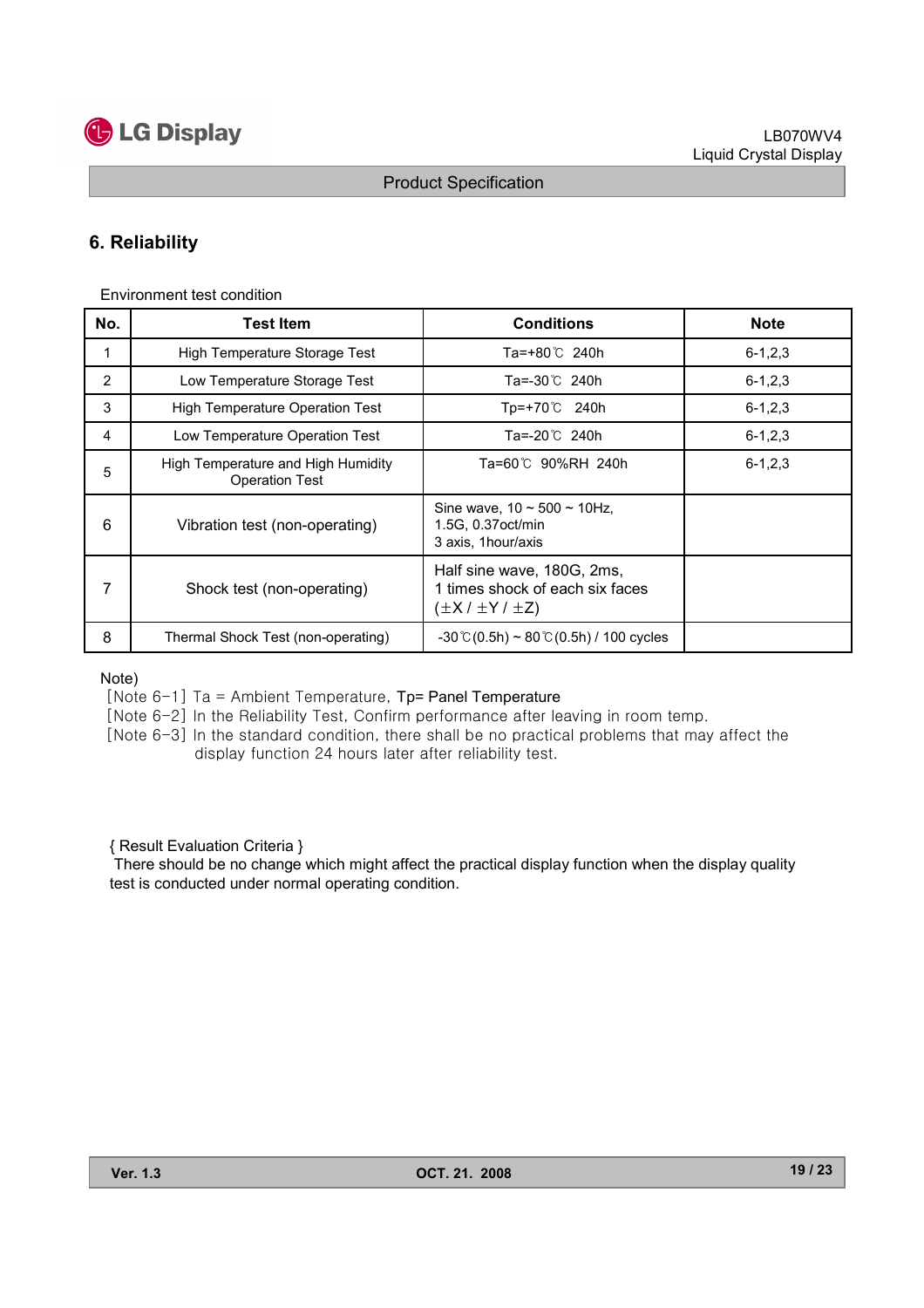

# 7. International Standards

## 7-1. Safety

a) UL 60950, Third Edition, Underwriters Laboratories, Inc., Dated Dec. 11, 2000.

Standard for Safety of Information Technology Equipment, Including Electrical Business Equipment. b) CAN/CSA C22.2, No. 60950, Third Edition, Canadian Standards Association, Dec. 1, 2000. Standard for Safety of Information Technology Equipment, Including Electrical Business Equipment. c) EN 60950 : 2000, Third Edition

IEC 60950 : 1999, Third Edition

European Committee for Electrotechnical Standardization(CENELEC)

EUROPEAN STANDARD for Safety of Information Technology Equipment Including Electrical Business Equipment.

## 7-2. EMC

a) ANSI C63.4 "Methods of Measurement of Radio-Noise Emissions from Low-Voltage Electrical and Electrical Equipment in the Range of 9kHZ to 40GHz. "American National Standards Institute(ANSI), 1992

b) C.I.S.P.R. "Limits and Methods of Measurement of Radio Interface Characteristics of Information Technology Equipment." International Special Committee on Radio Interference.

c) EN 55022 "Limits and Methods of Measurement of Radio Interface Characteristics of Information Technology Equipment." European Committee for Electrotechnical Standardization.(CENELEC), 1998 ( Including A1: 2000 )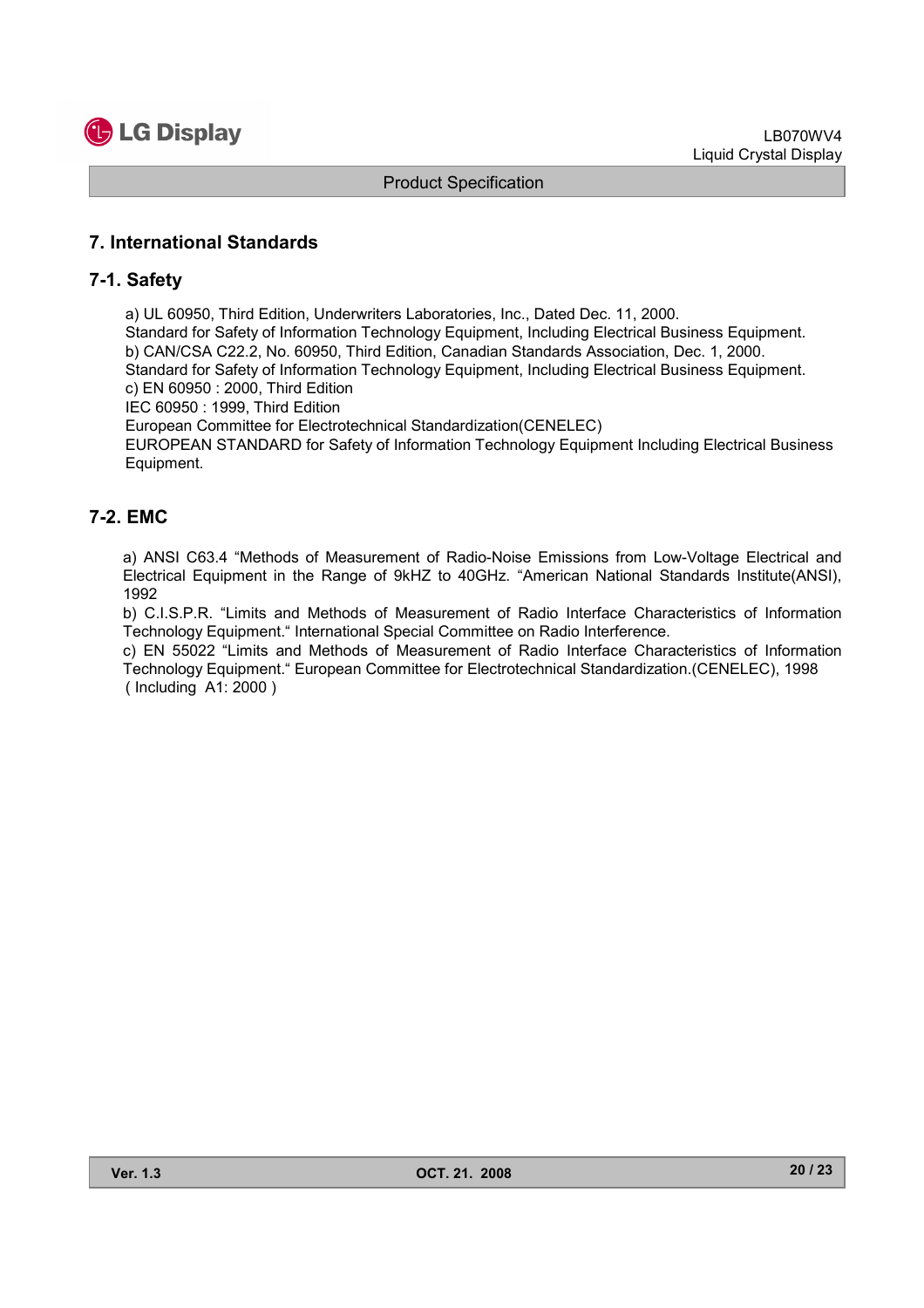# **C** LG Display

## Product Specification

# 8. Packing

## 8-1. Designation of Lot Mark

a) Lot Mark



| A,B,C: SIZE(INCH) |
|-------------------|
| E : MONTH         |

D : YEAR  $F \sim M$  : SERIAL NO.

**Note** 

#### 1. YEAR

| Year | 2001 | 2002 | 2003 | 2004 | 2005 | 2006 | 2007 | 2008 | 2009 | 2010 |
|------|------|------|------|------|------|------|------|------|------|------|
| Mark |      |      |      |      |      |      |      |      |      |      |

2. MONTH

| Month | Jan | Feb | Mar | Apr | May | Jun | Jul | Aug | Sep | Oct | Nov | Dec |
|-------|-----|-----|-----|-----|-----|-----|-----|-----|-----|-----|-----|-----|
| Mark  |     | -   |     |     |     |     |     |     |     |     | ◡   |     |

b) Location of Lot Mark

Serial No. is printed on the label. The label is attached to the backside of the LCD module. This is subject to change without prior notice.

## 8-2. Packing Form

- a) Package quantity in one box : 40 pcs
- b) Box Size: 475 mm  $\times$  348 mm  $\times$  182 mm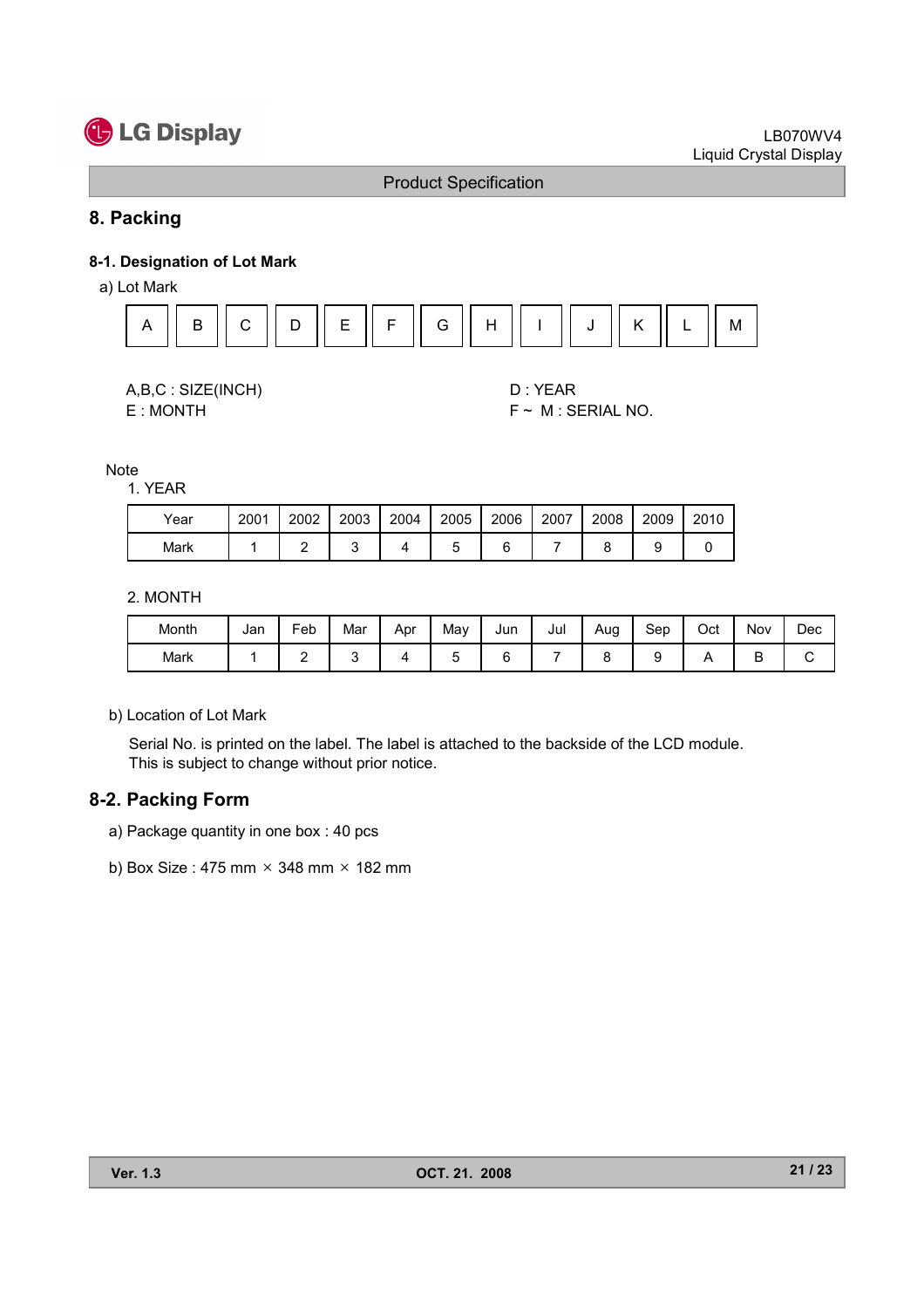

# 9. PRECAUTIONS

Please pay attention to the followings when you use this TFT LCD module.

# 9-1. MOUNTING PRECAUTIONS

- (1) You must mount a module using holes arranged in four corners or four sides.
- (2) You should consider the mounting structure so that uneven force (ex. Twisted stress) is not applied to the module. And the case on which a module is mounted should have sufficient strength so that external force is not transmitted directly to the module.
- (3) Please attach the surface transparent protective plate to the surface in order to protect the polarizer. Transparent protective plate should have sufficient strength in order to the resist external force.
- (4) You should adopt radiation structure to satisfy the temperature specification.
- (5) Acetic acid type and chlorine type materials for the cover case are not desirable because the former generates corrosive gas of attacking the polarizer at high temperature and the latter causes circuit break by electro-chemical reaction.
- (6) Do not touch, push or rub the exposed polarizers with glass, tweezers or anything harder than HB pencil lead. And please do not rub with dust clothes with chemical treatment. Do not touch the surface of polarizer for bare hand or greasy cloth.(Some cosmetics are detrimental to the polarizer.)
- (7) When the surface becomes dusty, please wipe gently with absorbent cotton or other soft materials like chamois soaks with petroleum benzene. Normal-hexane is recommended for cleaning the adhesives used to attach front / rear polarizers. Do not use acetone, toluene and alcohol because they cause chemical damage to the polarizer.
- (8) Wipe off saliva or water drops as soon as possible. Their long time contact with polarizer causes deformations and color fading.
- (9) Do not open the case because inside circuits do not have sufficient strength.

# 9-2. OPERATING PRECAUTIONS

- (1) The spike noise causes the mis-operation of circuits. It should be lower than following voltage :  $V=\pm 200$ mV(Over and under shoot voltage)
- (2) Response time depends on the temperature.(In lower temperature, it becomes longer.)
- (3) Brightness depends on the temperature. (In lower temperature, it becomes lower.) And in lower temperature, response time(required time that brightness is stable after turned on) becomes longer.
- (4) Be careful for condensation at sudden temperature change. Condensation makes damage to polarizer or electrical contacted parts. And after fading condensation, smear or spot will occur.
- (5) When fixed patterns are displayed for a long time, remnant image is likely to occur.
- (6) Module has high frequency circuits. Sufficient suppression to the electromagnetic interference shall be done by system manufacturers. Grounding and shielding methods may be important to minimized the interference.